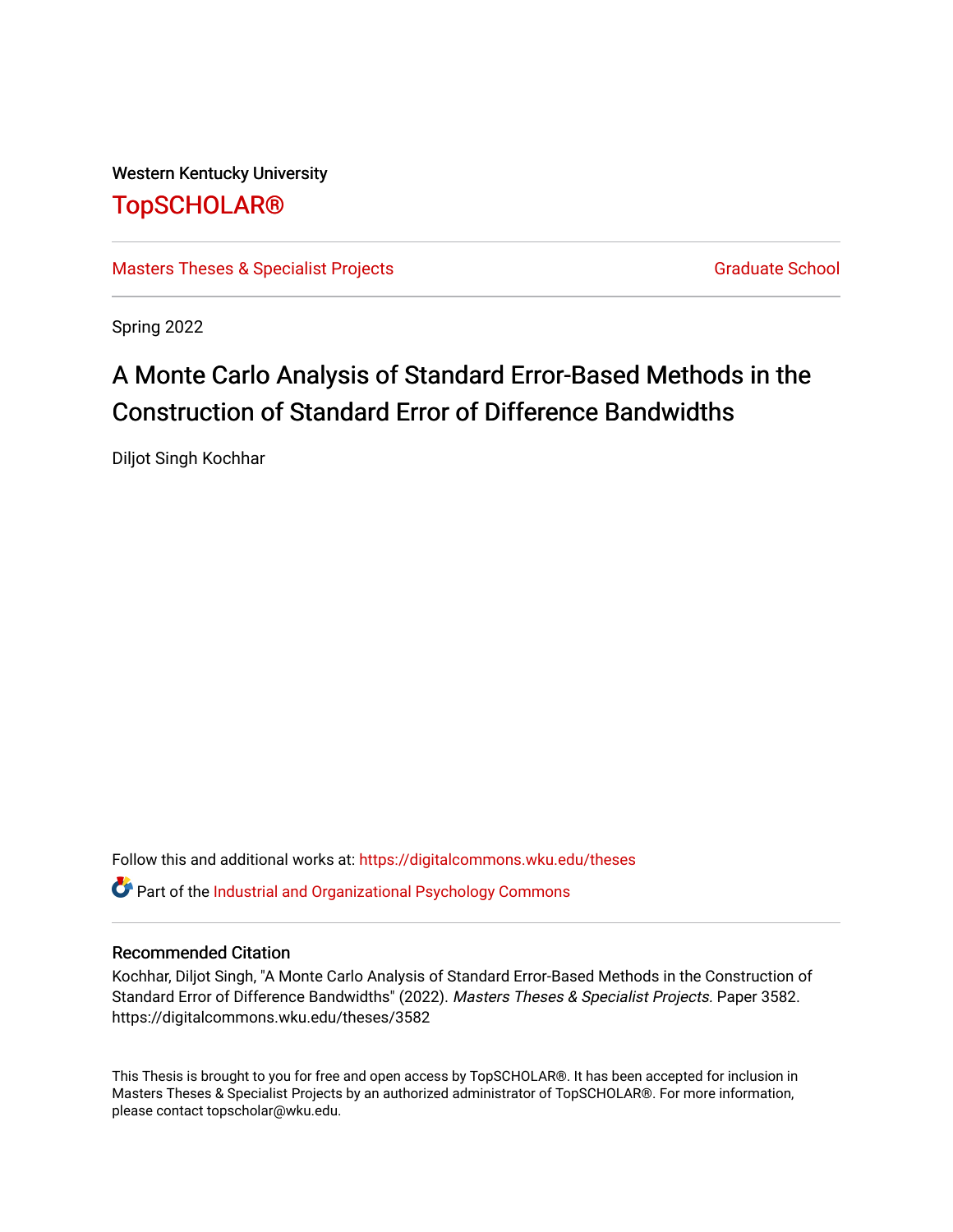# A MONTE CARLO ANALYSIS OF STANDARD ERROR-BASED METHODS IN THE CONSTRUCTION OF STANDARD EORROR OF DIFFERNECE BANDWIDTHS

A Thesis Submitted in Partial Fulfillment Of the Requirements for the Degree Master of Science

Department of Psychological Sciences Western Kentucky University Bowling Green, Kentucky

> By Diljot Singh Kochhar

> > May 2022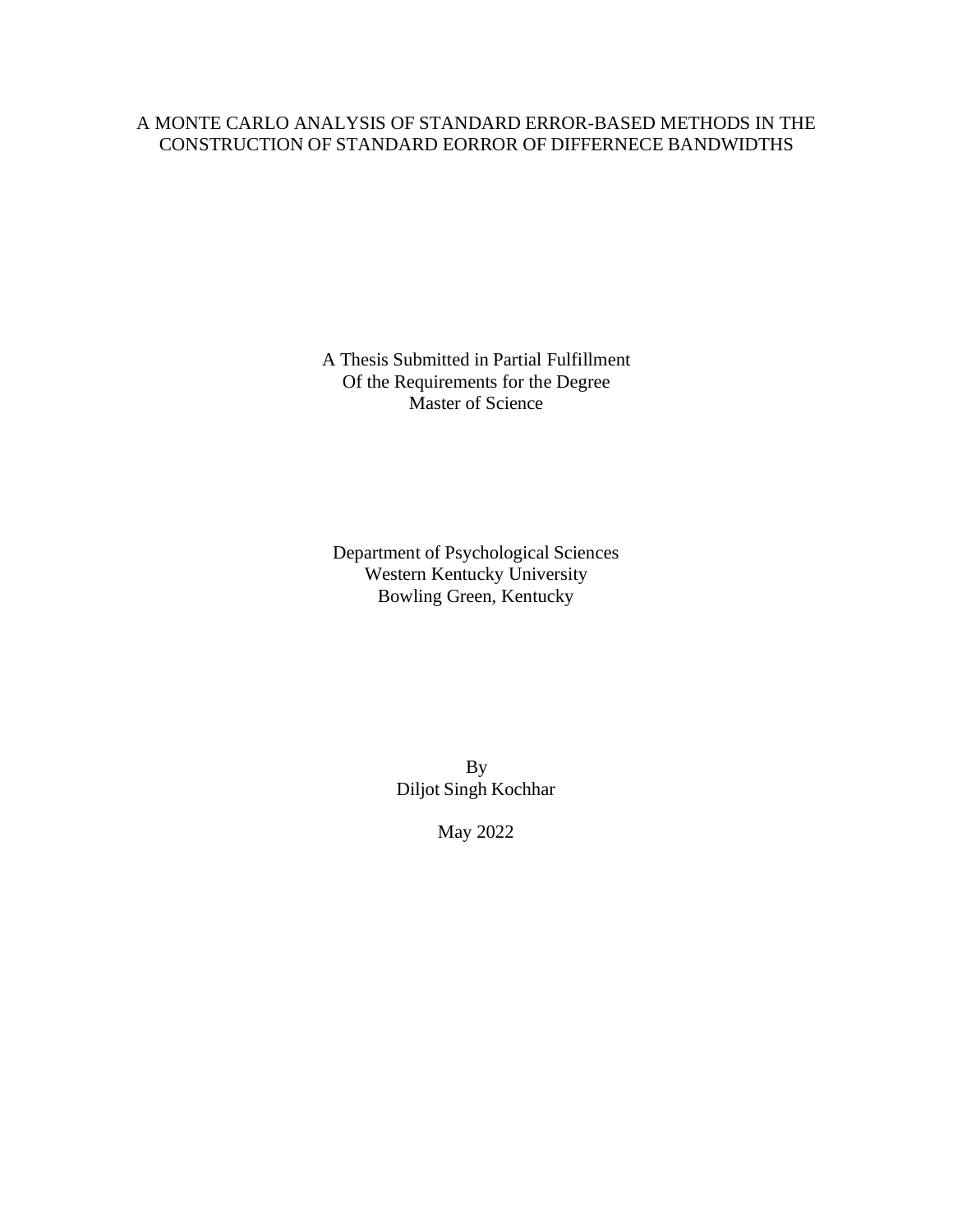# A MONTE CARLO ANALYSIS OF STANDARD ERROR-BASED METHODS IN THE CONSTRUCTION OF STANDARD EORROR OF DIFFERNECE BANDWIDTHS

April 12, 2022 Defense Date

Dr. Reagan Brown Committee Chair

Dr. Katrina Burch Committee Member

Dr. Aaron Wichman Committee Member

Ranjit T. Koodali

Associate Provost for Research & Graduate Education

 $\overline{\phantom{a}}$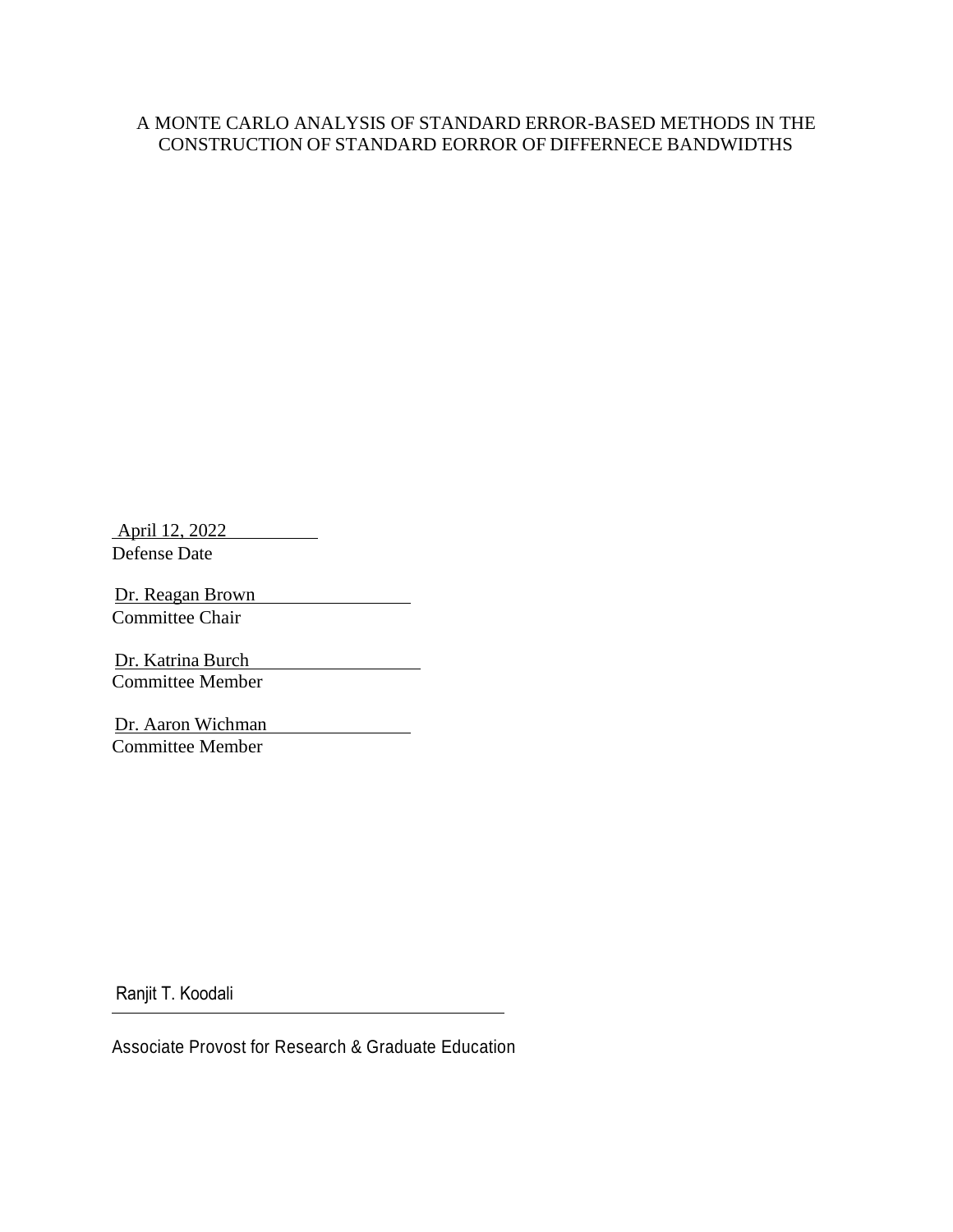#### ABSTRACT

# A MONTE CARLO ANALYSIS OF STANDARD ERROR-BASED METHODS IN THE CONSTRUCTION OF STANDARD EORROR OF DIFFERNECE BANDWIDTHS

The purpose of this study is to examine the if the standard error of estimate (SEE) is more effective than the standard error of measurement (SEM) when used in the construction of use the standard error of the difference (SED)-based bandwidths. It was hypothesized that the standard error of estimate would be a more effective equation to use than the standard error or measurement because it allows for the estimation of a range of true scores around an observed score instead of the opposite scenario. To examine the effectiveness of the equations, a Monte Carlo analysis was employed to determine the effectiveness of the bandwidths at capturing score differences. Results indicate that the SEE-based bandwidth led to an accurate as well as a more efficient bandwidth than the SEM-based bandwidth.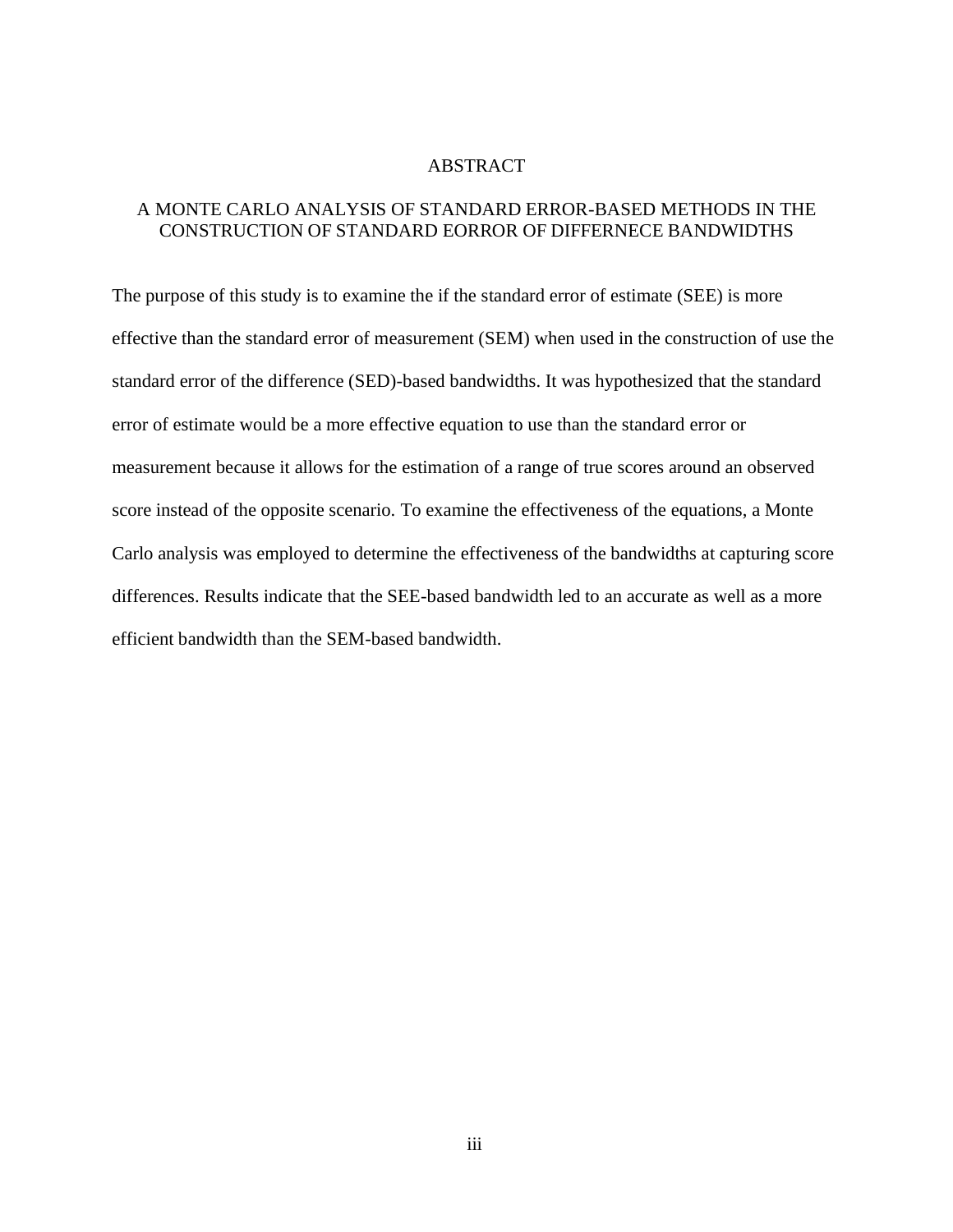I would like to dedicate this to my parents. Thank you for always supporting me through all my endeavors in life. Also, a special thank you to Markel Litvinchuk one of the greatest men I've had the pleasure to know.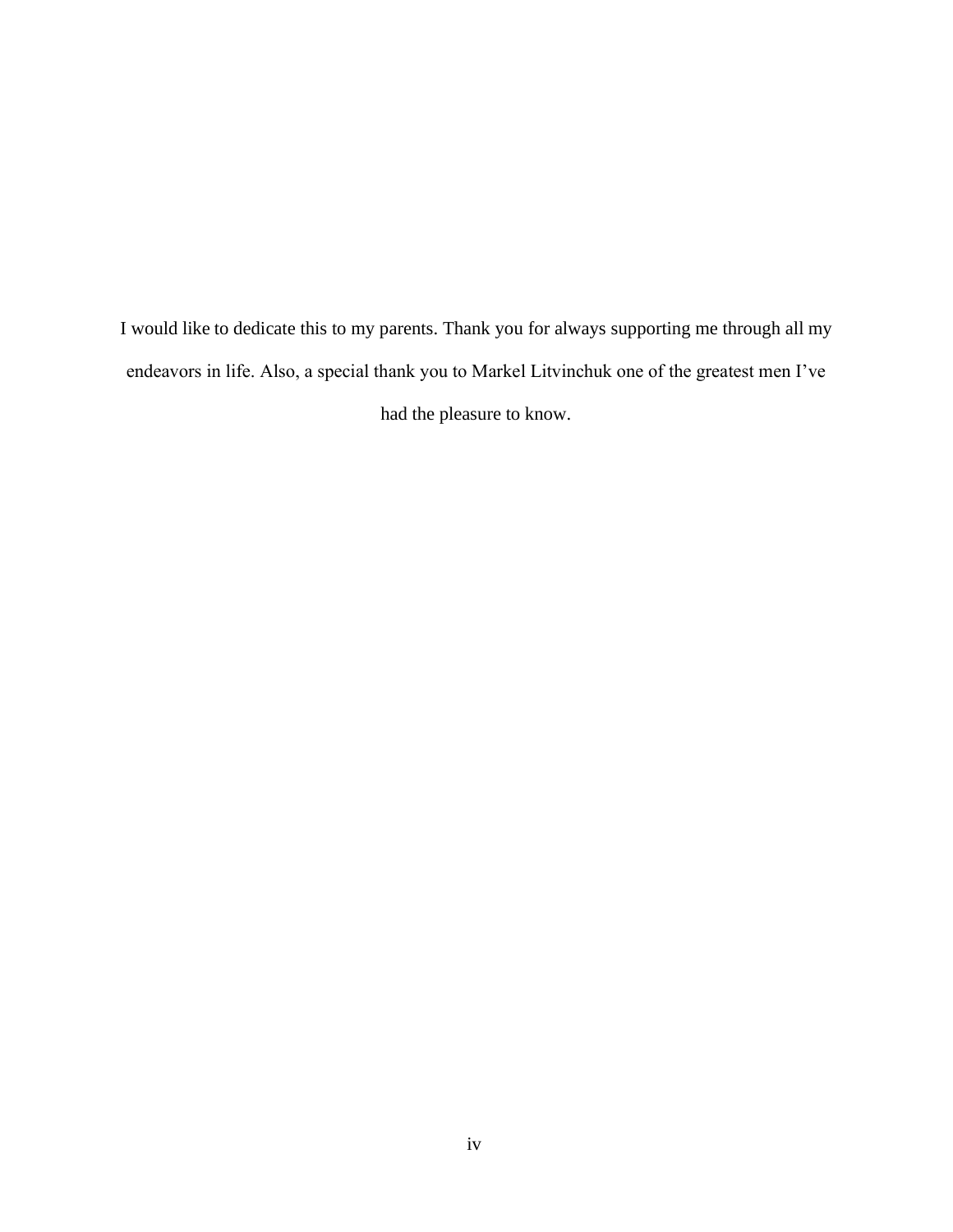## ACKNOWLEDGMENTS

I would like to extend a special thank you to my thesis chair and professor Dr. Reagan Brown. Thank you for being one of the best professors I've ever had the pleasure to have and for helping me fall in love with statistics. Your passion for teaching and pam risk related jokes will always be something I cherish. I would also like to thank Dr. Katrina Burch and Dr. Aaron Wichman for being on my committee and making my time as a graduate student something that I will always look back on in fondness. Thank you!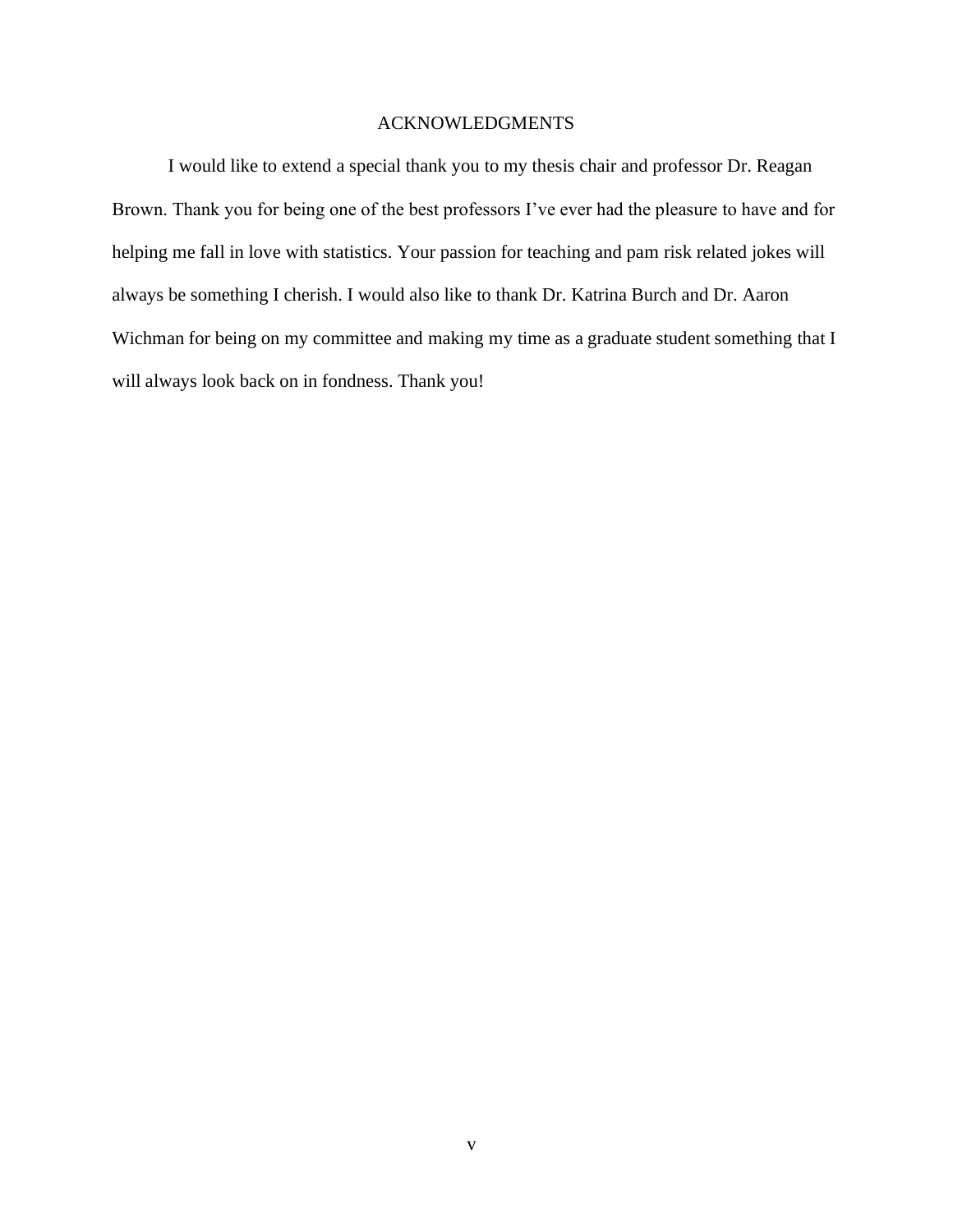# **Table Of Contents**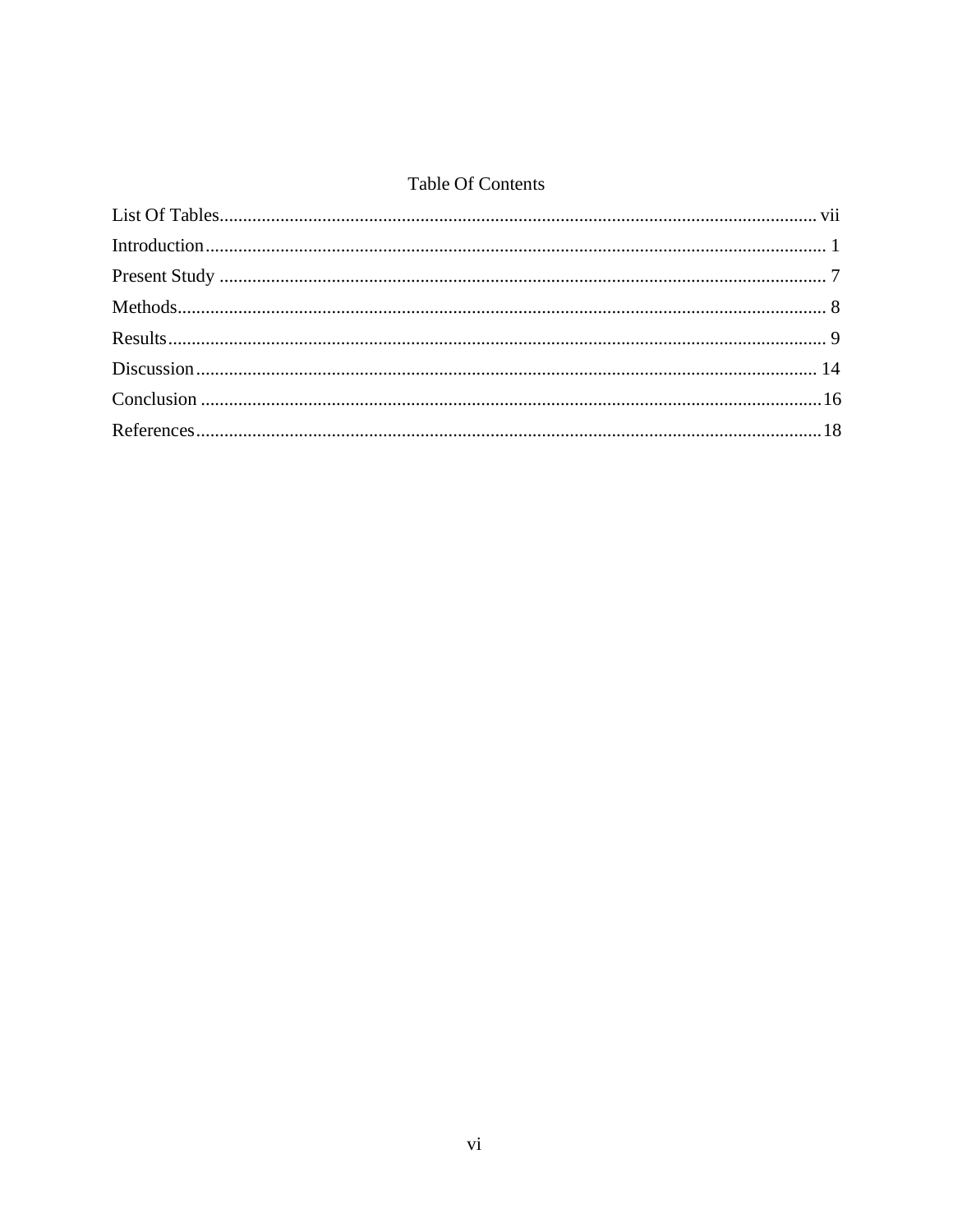# LIST OF TABLES

<span id="page-7-0"></span>

| Table 1. SEM-based and SEE-based SED Band Performance for Two-Tailed Null True       |  |
|--------------------------------------------------------------------------------------|--|
|                                                                                      |  |
| Table 2. SEM-based and SEE-based SED Band Performance for One-Tailed Null True       |  |
|                                                                                      |  |
| Table 3. SEM-based and SEE-based SED Band Performance for One-Tailed Null False      |  |
|                                                                                      |  |
| Table 4. One-Tailed Null False Percent of Cases Out of Band Correctly Classified  13 |  |
|                                                                                      |  |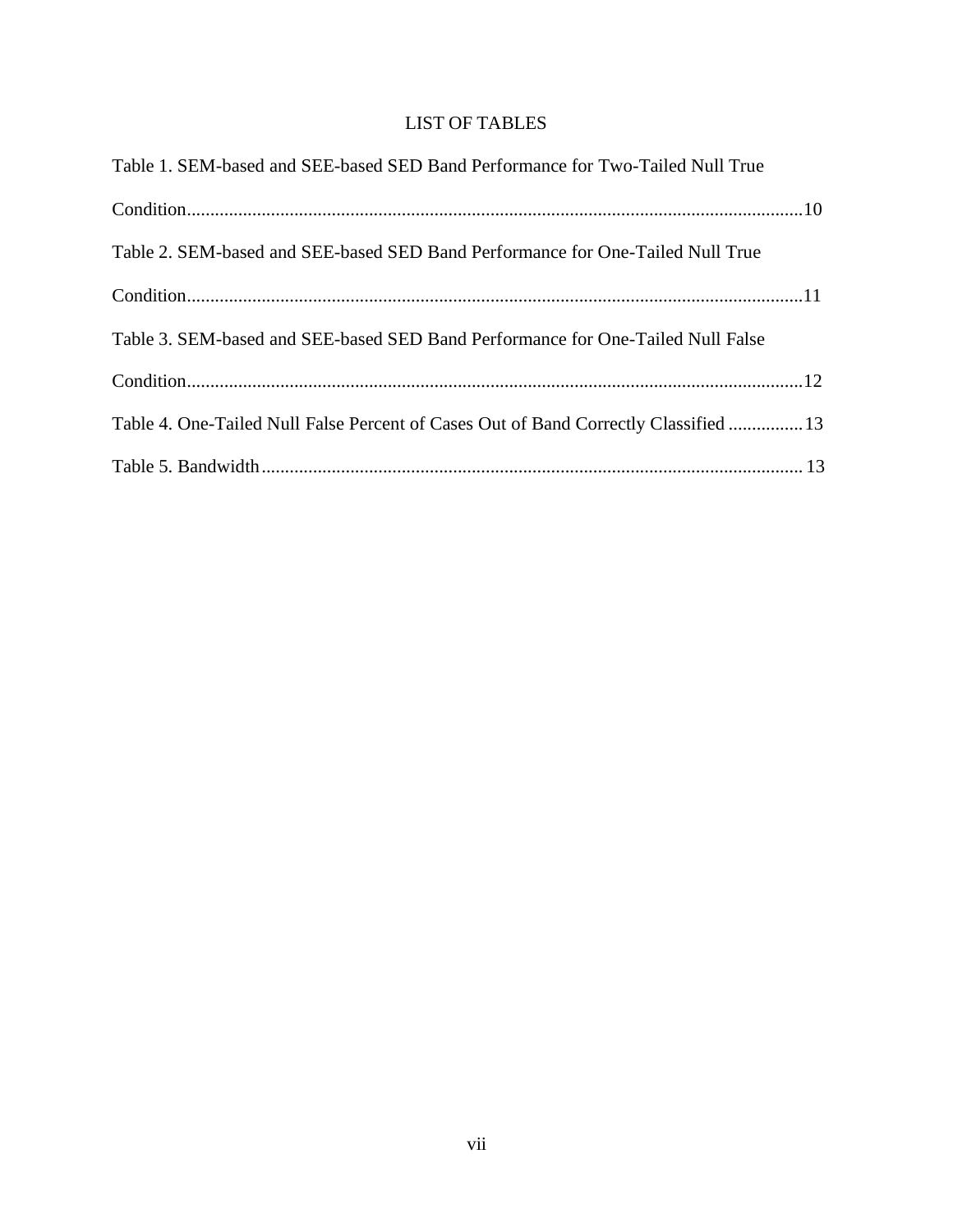#### **Introduction**

<span id="page-8-0"></span>The effective use of tests scores to make informed employment decisions for selection and promotion is central to the field of industrial-organizational psychology. This activity is not only important in the sense that it is good practice but also has a major impact on organizational functioning and can lead to serious issues (e.g., legal and regulatory violations) if done improperly (Gasperson, Bowler, Wuensch, & Bowler, 2013). Proper selection decisions also allow organizations to ensure that they are selecting candidates that will truly perform better than other candidates once hired and not on the basis of possible errors that may have occurred during the testing process.

#### **Classical Test Theory**

Classical Test Theory (CTT) provided the original basis for psychologists to assess measurement precision, principally through the concept of reliability (Lord & Novick, 1968). CTT allows psychologists to investigate the relationship between scores that are seen on tests and what is not seen (Spearman, 1904). Specifically, CTT defines an observed score  $(X)$  as the sum of a stable component, known as the true score  $(T)$ , and an unstable component, known as error  $(E)$ .

**True Score:** The true score in CTT is the stable component of the test score; it has no random error in it  $(T = X - E)$ . In CTT, the true score is assumed to be constant for a test taker across multiple test administrations. In contrast, the observed score varies across administrations due to random error. T is the expected value of  $X$  over multiple administrations of a test to a test taker (i.e.,  $E(X) = T$ ; Equation 2.3.1, Lord & Novick, 1968, p. 30) because  $X = T + E$ , and the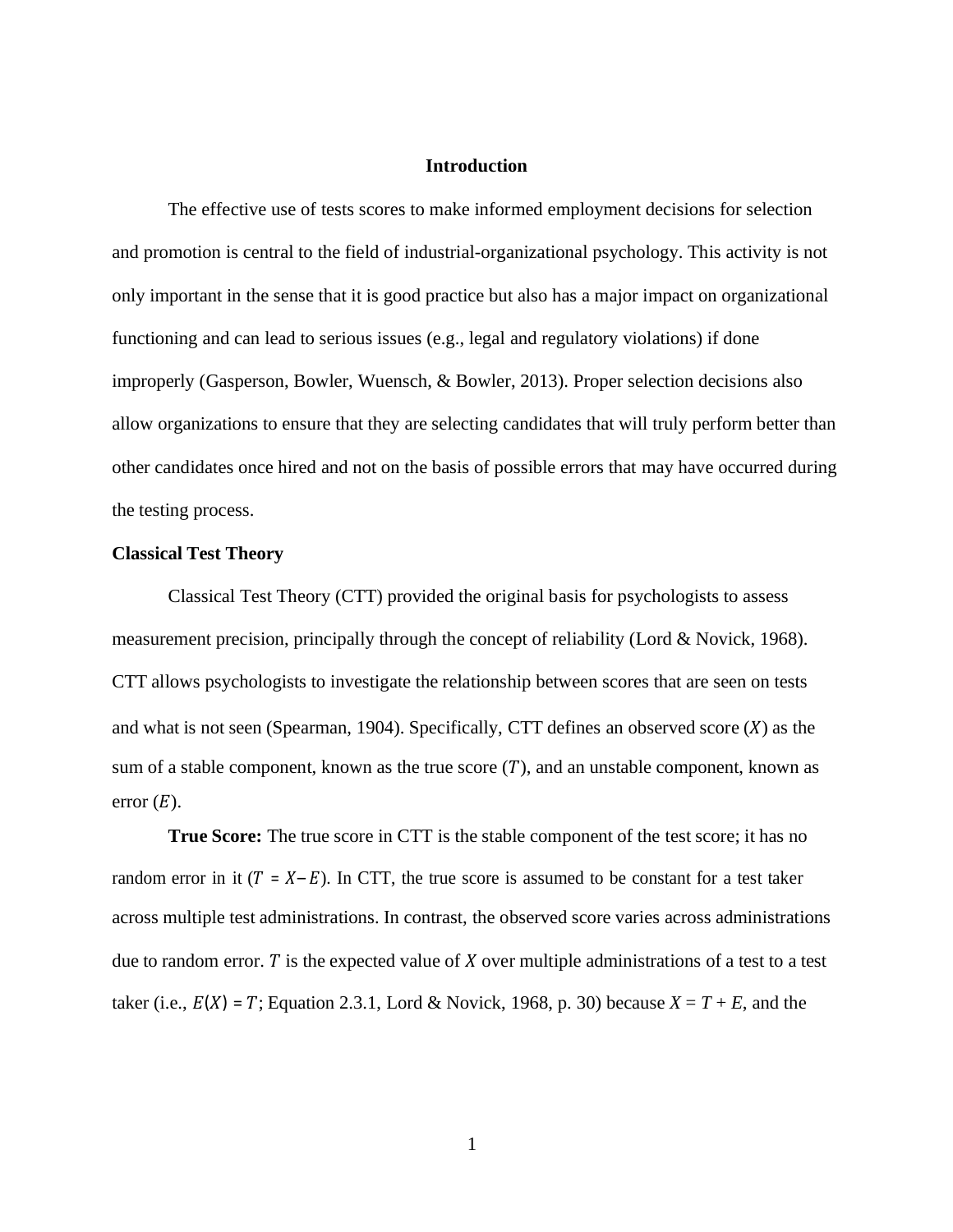expected for E is zero (thus,  $E(X) = T + 0$ ). Finally, if there is no random error in a measure (i.e.,  $E = 0$  for all test takers)  $X = T$ ; in other words, the observed score is the true score.

**Error Score:**  $E$ , which is random error (Lord  $\&$  Novick, 1968) is a variable that which, by definition, has no stable or systematic part to it. The nature of  $E$  is established by the following assumptions. Among the individuals taking the test,  $E$  is uncorrelated with  $T(r_{et} = 0,$ Equation 2.7.1b, Lord & Novick, 1968, p. 36). Second, scores on  $E$  on a parallel test will not be correlated among test takers ( $r_{e1e2}$  = 0; Equation 2.7.1d, Lord & Novick, 1968, p. 36). Last, the expected scores for E on the same test administered multiple times to the same test taker is zero  $(E(E) = 0;$  Equation 2.4.2, Lord & Novick, 1968, p. 31). Depending on the cause of the random error, a test taker's score could either be affected in a way that positively impacts observed scores or negatively impacts observed scores. For example, if an individual does not know the answer to a question and randomly guesses the correct answer, this response results in an error that positively impacted the test taker's observed score such that the observed score is higher than the true score. However, if the test taker accidently makes an incorrect answer, this error would negatively impact the test taker's observed score, making it lower than the true score.

**Systematic error in classical test theory:** Systematic error is error that occurs in the same way over time in a repeated measure (Guion, 1965). A couple examples of systematic errors on a measure include rating biases (for rating data) and test wiseness (for optimal performance items).

It is a fundamental limitation of CTT that systematic error is not addressed. Moreover, a test may be without random error (i.e.,  $E = 0$  for all test takers) but still contain systematic errors of various kinds. These systematic errors are part of the true scores in the CTT model. Guion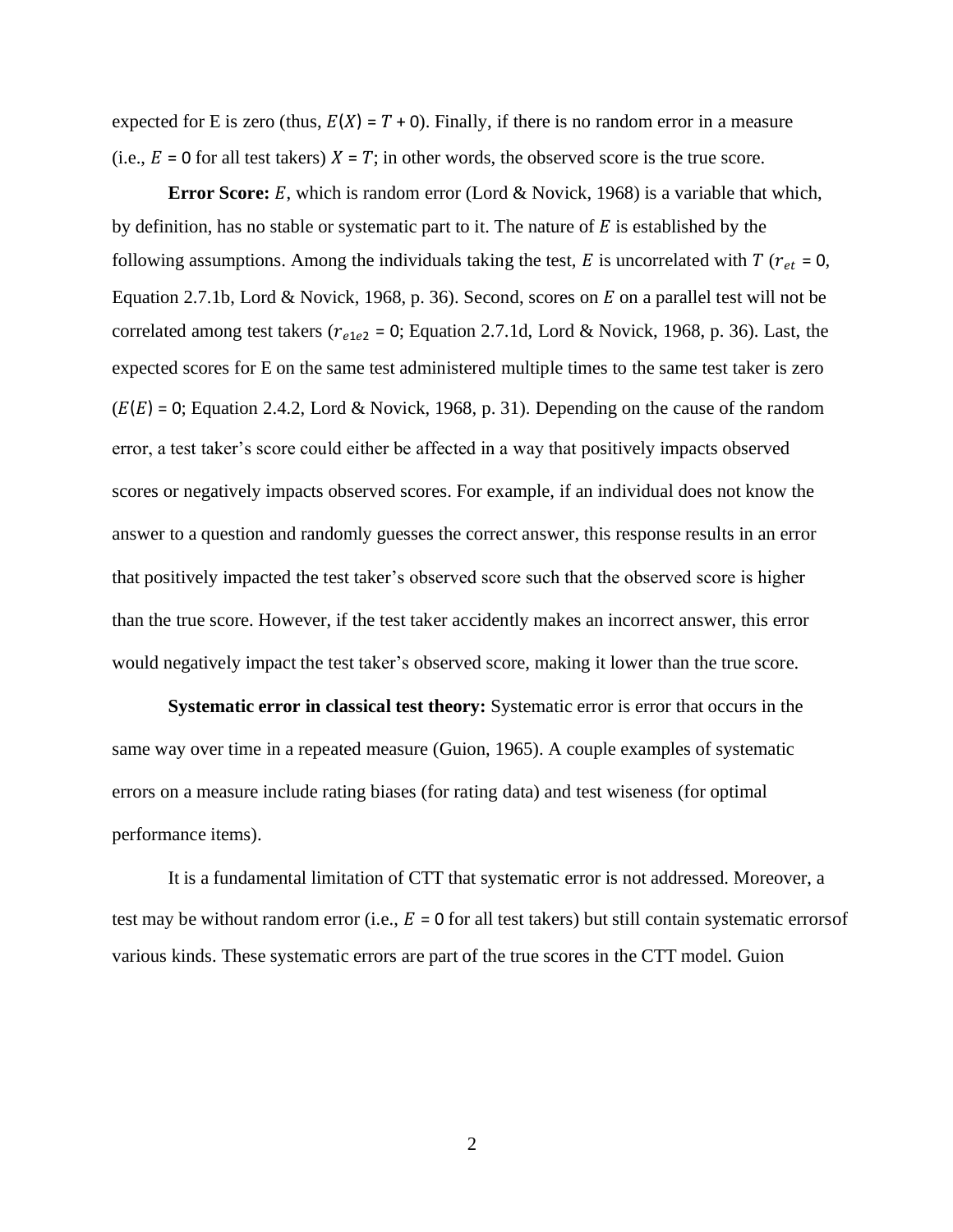(1965) reconceptualized the original  $X = T + E$  equation as:  $X = s + e$  where s is a systematic component, a composite of true measure and any constant (i.e., nonrandom) error.

Although it would be desirable to have random error and systematic error in the equation, leaving  $T$  to be completely without error, the assumptions of CTT do not allow for this. It is important to note that it is not the label of the term that defines the characteristics of those terms; rather the assumptions of those terms that define the characteristics of the terms.

**Reliability:** Reliability describes the amount of random error in a measure. CTT defines reliability as the ratio of true score variance (i.e., variance that is not random) to observed score variance (i.e., total variance).

$$
S^2 = S^2 + S^2
$$
  

$$
T^T = E
$$
 (1)

The reliability coefficient gives information on how much of the observed score variance is due to the systematic factors and not the random error present in the measure. It is important to note that the reliability coefficient only allows us to view the reliability of a measure as a whole, not individual scores (Harvill, 1991). Reliability can be estimated through a variety of methods such as the test-retest and internal consistency reliability. Once an estimate of the reliability coefficient has been obtained for a measure, one can take further steps to determine likely magnitude of random error in individual scores.

#### **Confidence Intervals and True Scores**

Because true scores are unknowable in practice, we can only estimate the likely range of values for a true score given an observed score. A confidence interval is used for this estimation. The reportage of the likely location of a test taker's true score allows unreliability to be expressed in nontechnical terms for the uninitiated consumer of statistical information (Harvill, 1991). Confidence intervals are formed usually at a 95% level, but any desired value is available.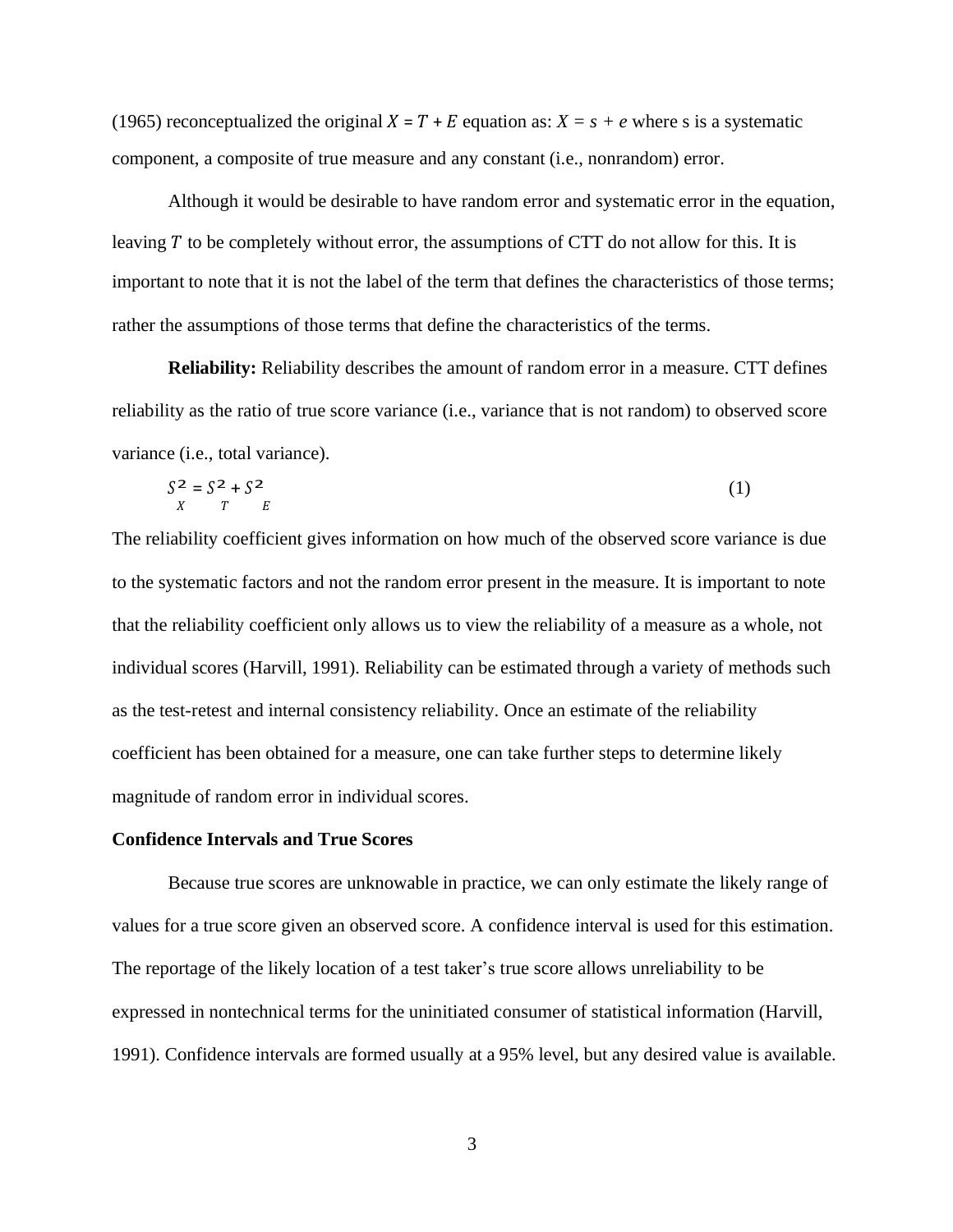These confidence intervals are computed with a standard error statistic. This standard error is based on the reliability and standard deviation of the test but can take several forms. Because there are multiple relevant standard error equations, differing slightly in their construction, the resultant confidence intervals have different ranges.

#### **Standard Error of Measurement**

The standard error of measurement (SEM) is the standard deviation of observed scores for a given true score and is determined by the reliability and standard deviation of the test (Dudek, 1979). Stated differently, the SEM is the standard error of observed scores that would be observed if the test taker were to take the test an infinite number of times (Cascio et al., 1991).

$$
SEM = S_X \sqrt{1 - r_{XX}} \tag{2}
$$

Thus, reliability is directly related to the standard error of measurement. Greater levels of reliability result in lower values for the SEM. The difference between the SEM and the reliability coefficient is that the SEM allows us to view the effects of random error at individual score levels whereas the reliability coefficient only allows us to view random error at the test level (Ghiselli, Campbell, & Zedeck, 1981).

An SEM-based confidence interval appears to allow for a useful applied use of information regarding random error (i.e., reliability) at the individual score level. The SEM is often misused when forming these confidence intervals. This misuse results from the design of the SEM equation; the SEM equation for confidence intervals forms observed scores around a constantly held true score (Dudek, 1979). However, the common purpose of the confidence intervals in practice is to start with a known observed score and form an interval around it to determine the likely location of the unknown true score. Thus, the SEM is effectively useless in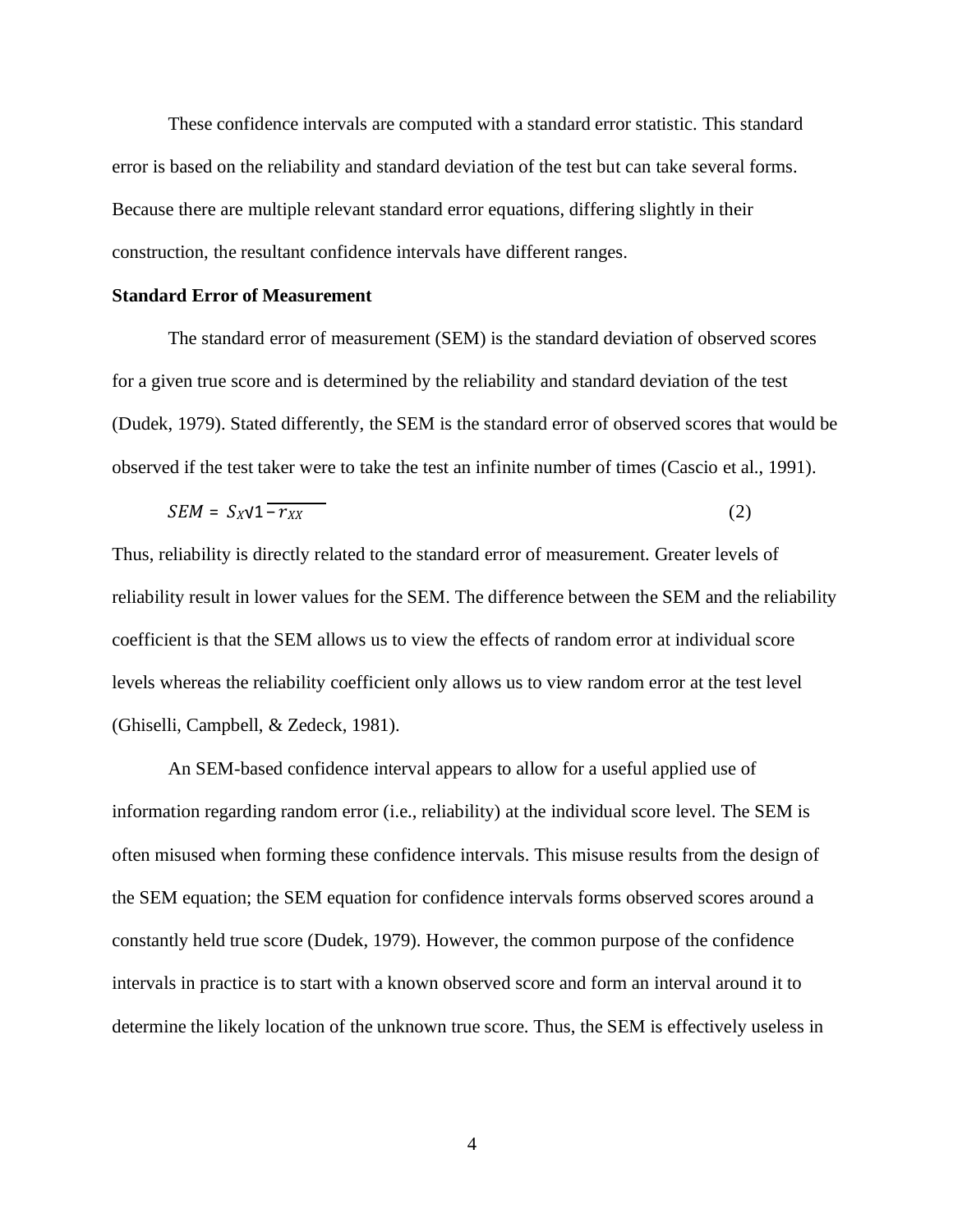applied practice and confidence intervals resulting from this misuse should not be interpreted as indicating the likely location of the test taker's true score.

#### **Standard Error of Estimate**

The standard error of estimate (SEE) allows for the creation of an index of error around an observed score, giving the likely location of the true score (Dudek, 1979; Lord & Novick, 1968). The resultant confidence interval matches what is needed in applied practice: the known observed score is used as the starting point to determine the likely location of the unknown true score. The equation for the SEE is similar to that of the SEM but with a slight adjustment.

$$
SEE = S_X \sqrt{r_{XX}(1 - r_{XX})} \tag{3}
$$

The difference between the SEE and the SEM equations is the multiplication of the reliability coefficient after subtracting the reliability equation from one.

Dudek (1979) stated that an adjustment to the mean for the observed score should be used when creating the confidence intervals. This adjustment moves the observed score closer to the mean and this effectively makes score less extreme. The logic for this adjustment is that because  $X = T + E$ , where E is a random variable, extreme values for X are likely in part the result of extreme values for  $E$ . Adjusting the observed score closer to the mean offers a better starting point for the confidence interval. The regression to the mean is calculated by subtracting the observed score form the mean, multiplying it by the reliability coefficient, and adding back the mean to this adjusted value.

$$
X_{RTM} = X + \gamma_{XX}(X - X) \tag{4}
$$

# **Research on SEM and SEE-Based Confidence Intervals**

Wichert (2020) used a Monte Carlo analysis to test four methods for constructing a confidence interval around an observed score with the goal of accurately locating the true score.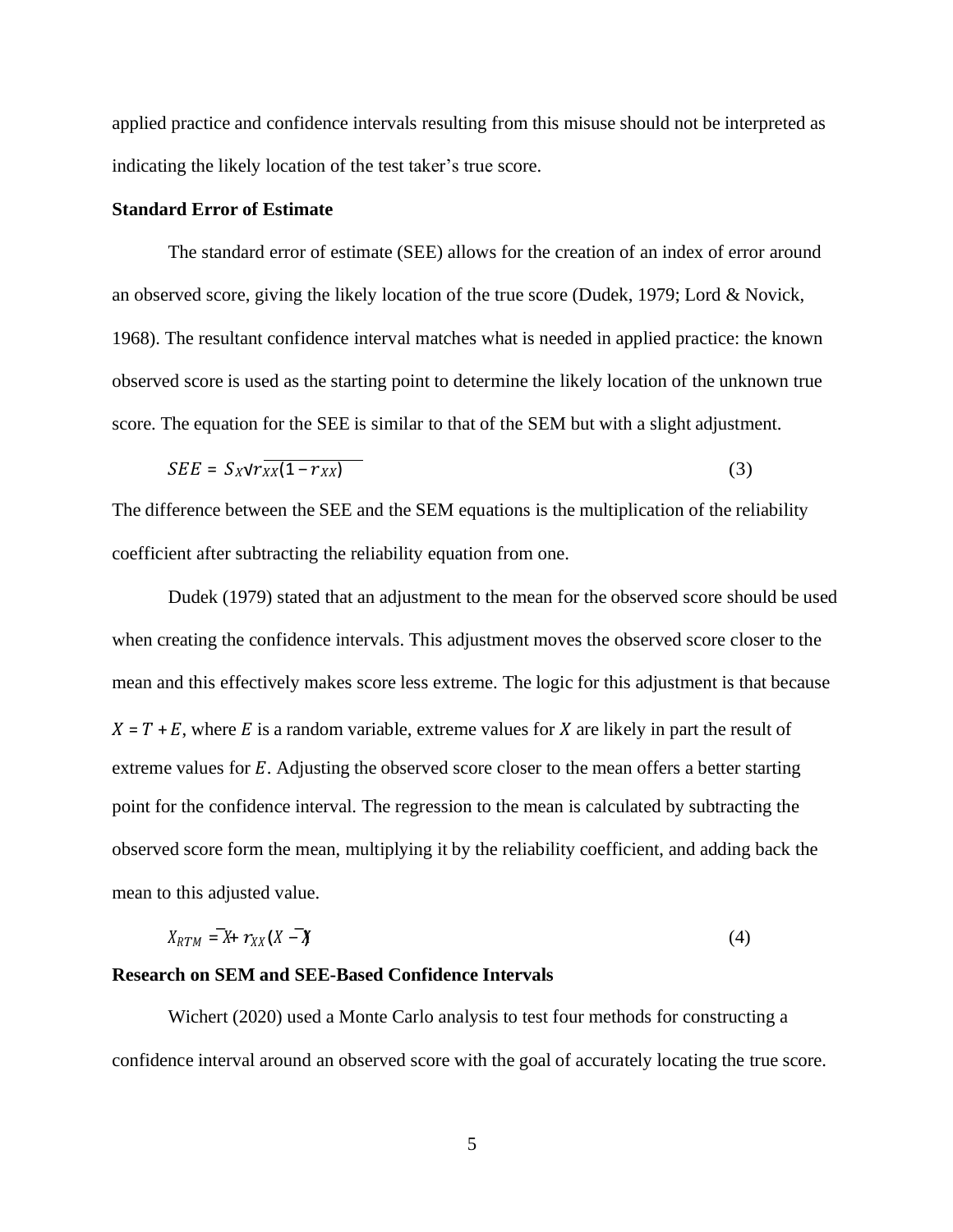Four types of confidence intervals were investigated: SEM and SEE-based confidence intervals with and without a regression to the mean adjustment (RTM) to the observed score. Her results indicated that both the SEM (without a regression to the mean adjustment) and the SEE (with a regression to the mean adjustment) based intervals were able to correctly locate the true score 95% of the time with the 95% confidence interval. However, although the SEM does create a 95% confidence interval successfully, it was not as narrow as the SEE equation. Other factors equal, a narrower interval is to be preferred as it reduces ambiguity regarding the location of the true score. Thus, Wichert's (2020) results support Dudek's (1979) recommendation regarding confidence intervals around an observed score.

#### **Standard Error of the Difference**

The Standard Error of Difference (SED) allows researchers to compare two observed scores to determine whether the true scores are "reliably different" (Casico et al., 1991, p. 241). That is, for tests with reliabilities less than 1.0 (i.e., all tests in existence) two test takers with the same true score will likely have different observed scores simply due to random error. The SED offers an index of the expected difference between observed scores due to random error when the true scores are the same. If a researcher chooses a 95% confidence interval, then (the absolute value of) any difference between observed scores greater than  $1.96 \times$  SED exceeds that which would be observed between two identical true scores 95% of the time (i.e., in Cascio et al., 1991, parlance, the test scores are "reliably different"). In summary, the SED can be used to compare two observed scores to determine whether the observed difference is likely due to random error.

Comparisons of observed score differences to the SED are not mere academic exercises. In personnel selection the SED has a natural application in test score banding (Cascio et al., 1991). Banding is an alternative to ranking methods that are often used during selection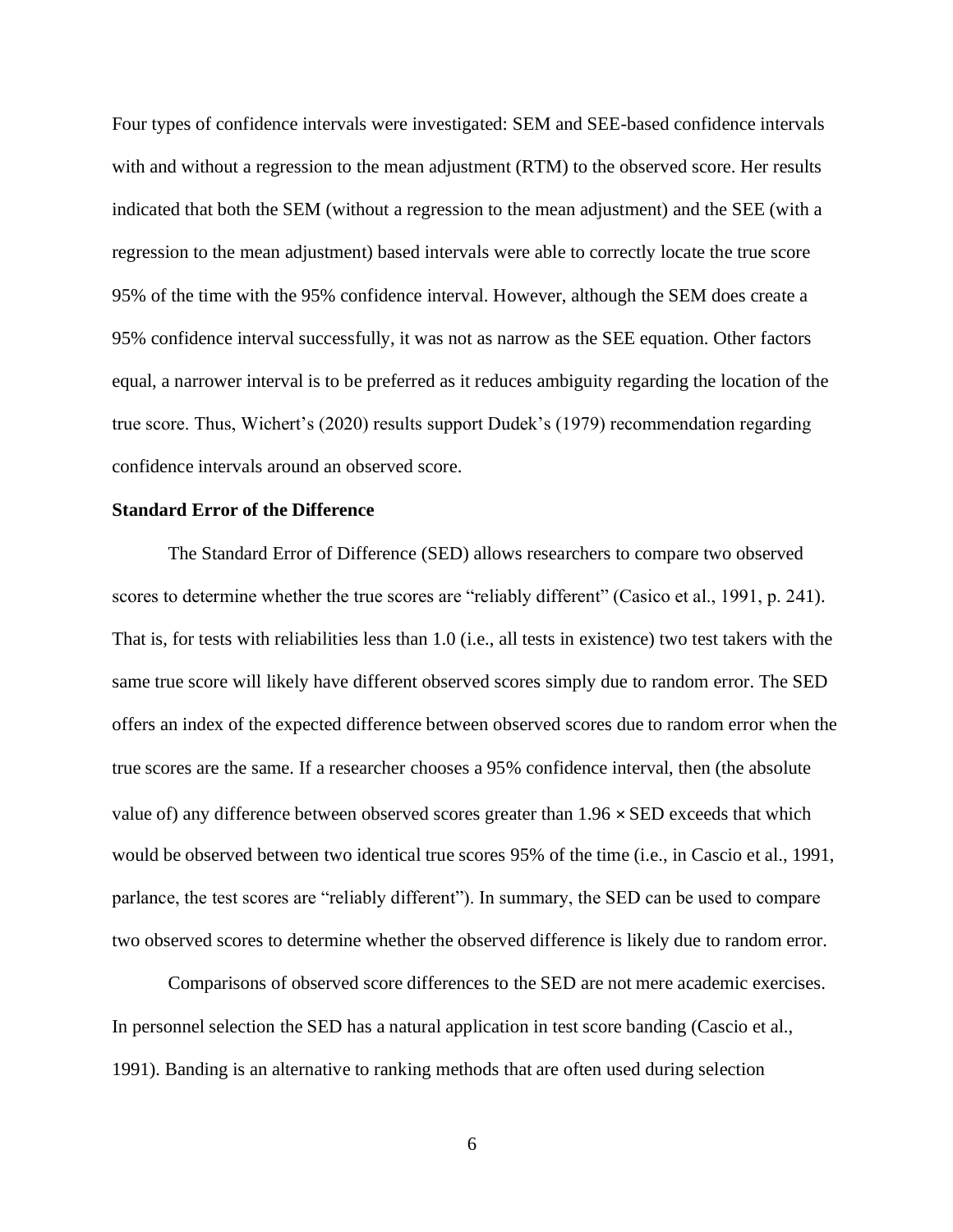procedures (Cascio et al., 1991). "The fundamental purpose of statistically based banding is to generate a range of possible true scores around an observed score so that scores within that band can be equated with one another" (Gasperson et al., 2013, p.46). The proper use of equations for confidence intervals involving CTT is crucial for practical applications and can have real impact on decisions (e.g., selection) made in organizational settings.

The SED, as defined by Gulliksen (1950), is calculated by multiplying the SEM by the square root of two. However, the use of the SEM in the SED equation may be inappropriate for the purpose for which the SED is used. As with the case with confidence intervals around an observed score, the use of the SEM in this equation may be misplaced as the SEM is designed for intervals around a true score (Dudek, 1979). To the contrary, the SEE, which is designed for intervals around an observed score, should be the standard error statistic of choice. A second consideration is that the SEE creates a confidence interval of true scores around an observed score more efficiently than the SEM (a narrower interval).

#### <span id="page-14-0"></span>**The Present Study**

The present study uses a Monte Carlo analysis to investigate the effectiveness of the SEM and SEE (with and without a regression to the mean adjustment) in SED-based band construction. The effectiveness of these procedures will be investigated for two-tailed as well as one-tailed banding procedures where the null is true. Finally, I will also investigate the effectiveness of one-tailed bands where the null is false.

A Monte Carlo analysis is a technique that uses large data sets to test hypotheses regarding the effectiveness of analytical procedures in a variety of conditions. This technique allows for the researcher to manipulate large data sets in a variety of ways (e.g., adjusting reliability levels) to determine the conditions under which various statistical procedures are most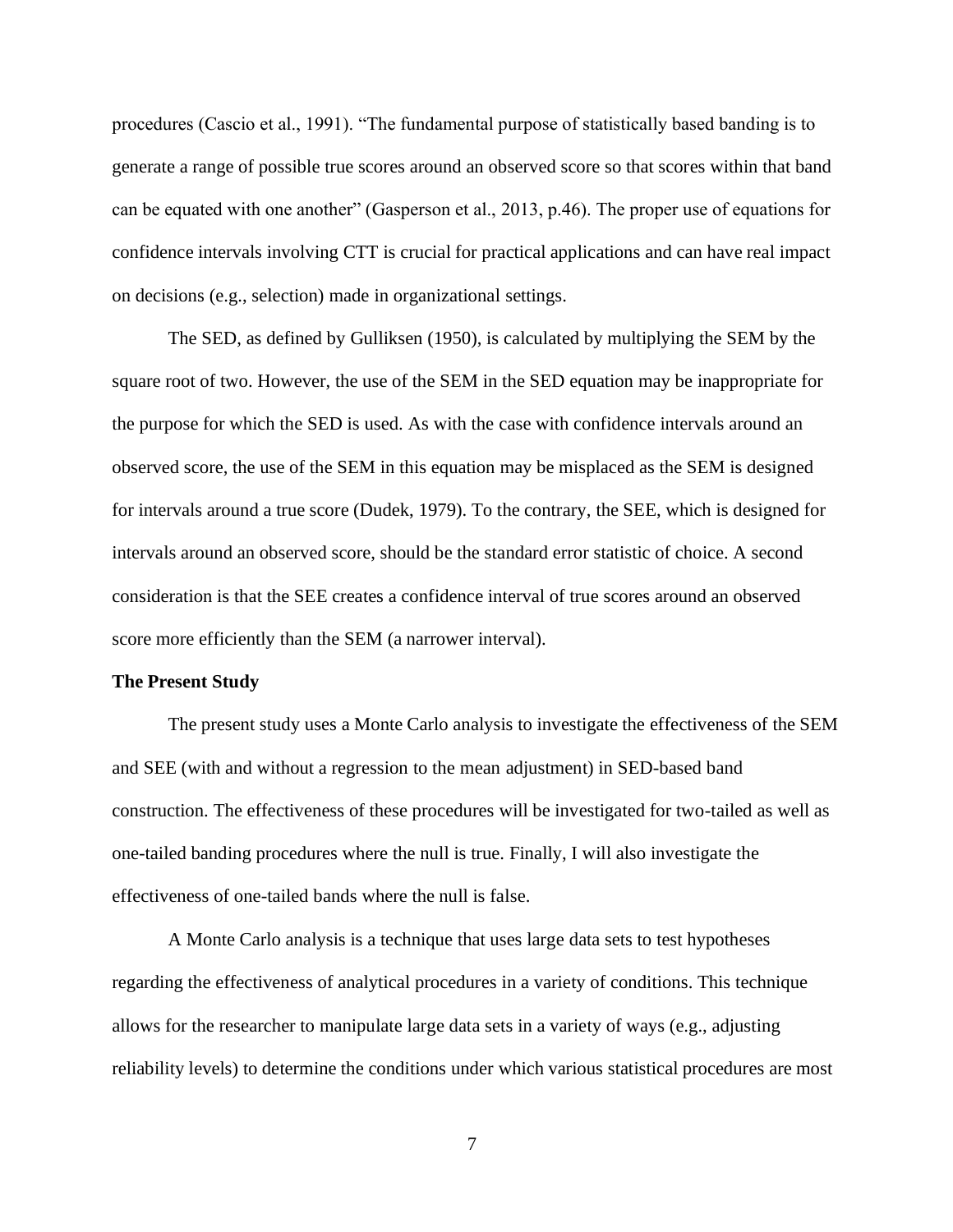effective. For the purposes of this study, a Monte Carlo analysis will allow for the examination of the accuracy of different methods for producing a confidence interval for true scores around an observed score using various forms of the SED equation.

Based on previous research of SEM and SEE-based confidence intervals by Wichert (2020), I expect to see that SED employing the SEE equation with the observed scores regressed to the mean will produce optimal results. The SEE bands will achieve desired accuracy (e.g., the true scores will be in the band 95% of the time for the 95% confidence interval) while producing a band that is narrower than ones achieved from SEM-based SED.

#### **Method**

#### <span id="page-15-0"></span>**Design**

A Monte Carlo analysis was used to determine the accuracy of the SEE and SEM-based SED equation with and without a regression to the mean adjustment to the observed scores. Thus, there were four SED-based bands developed for each condition in this study: SEM-based SED band with and without the regression to the mean and an SEE-based SED band with and without the regression to the mean for both the one-tailed and two-tailed banding procedures.

For the two-tailed banding procedure, I compared observed scores for which the true scores were the same. Accuracy of the SED equations was assessed by whether the comparison of the observed scores to the SED (i.e., whether the observed score difference is within the computed SED) matched the reality of no difference between the true scores. Because I computed the SED for a 95% interval, the comparisons should yield the conclusion of no difference in 95% of the comparisons.

For the one-tailed banding procedure, I looked at two different conditions. In the condition where the null is true, the true scores were identical. As with the two-tailed test, if the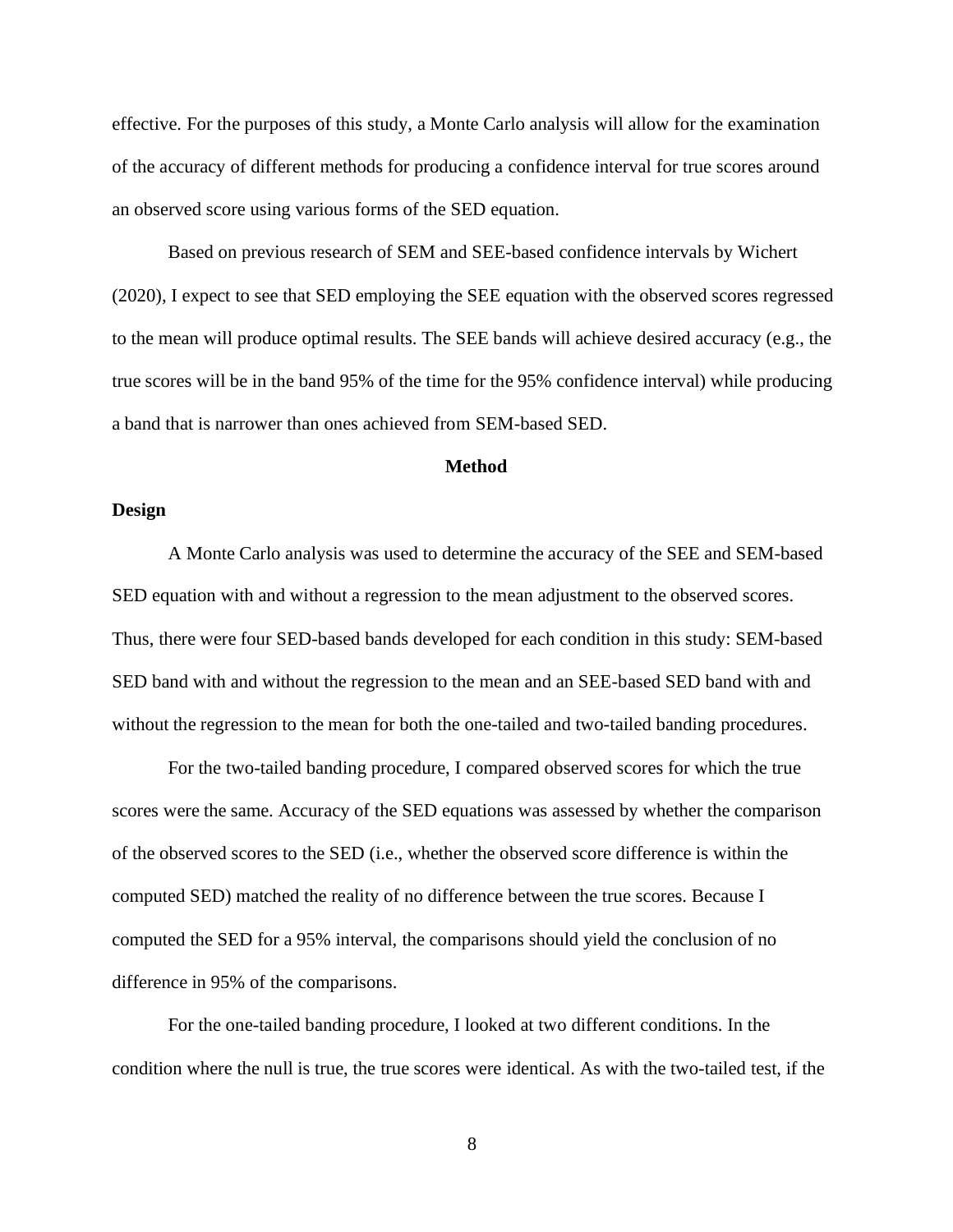difference between the observed scores was less than the SED, then the scores would be correctly classified as not different. As before, this conclusion should be reached 95% of the time for a 95% interval. For the condition where the null hypothesis was false, the true scores were different. When the observed difference was greater than the SED, then we conclude that the true score is greater.

Aside from the four methods of SED computation, the only other manipulated variable was the reliability of the measure. Reliability was ranged from .1 to .9, increasing in .1 increments. True scores were generated from a distribution of standardized data having a mean of zero and a standard deviation of 1.0. The standard deviation of the observed scores varied as a function of the reliability. For each of the nine reliability conditions, the procedure was repeated 1,000,000 times and results were averaged across these 1,000,000 replications.

#### **Results**

<span id="page-16-0"></span>Table 1 displays the percent of observations for which the observed score difference fell within the bandwidth for the two-tailed, null true condition. Because the null is true (i.e., identical true scores) for this condition, the observed score difference should fall within a 95% band 95% of the time. The SEM and SEE-RTM-based SED bands produced the most accurate results with the bands accurately capturing the observed score differences within the band about 95% of the time on average across all reliabilities. The least accurate band was the SEE-based band which only accurately captured the score differences within the band 78% on average across reliabilities. The SEM-RTM accurately captured score differences within the band about 88% of the time on average across the reliabilities. The results for the SEM-based and SEE-RTM-based SED bands are identical because the observed score mean was set to zero. This issue will be addressed further in the discussion.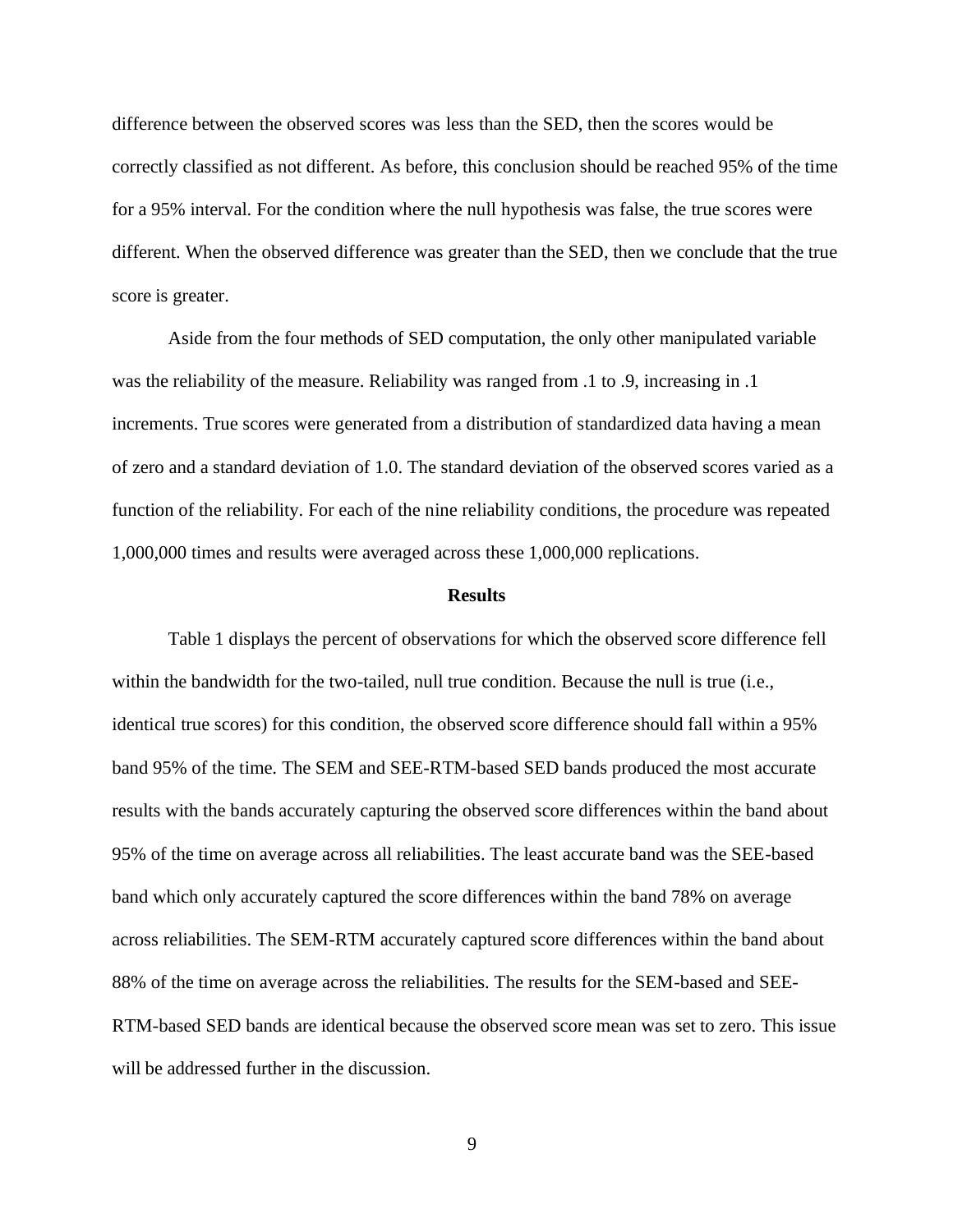| Reliability       | <b>SEM</b> | <b>SEE</b> | <b>SEM-RTM</b> | <b>SEE-RTM</b> |
|-------------------|------------|------------|----------------|----------------|
| . 1               | 95.018     | 46.461     | 100.000        | 95.018         |
| .2                | 94.984     | 61.936     | 99.999         | 94.984         |
| $\cdot$ 3         | 94.994     | 71.635     | 99.963         | 94.994         |
| .4                | 95.013     | 78.514     | 99.798         | 95.013         |
| $.5\,$            | 95.020     | 83.441     | 99.449         | 95.020         |
| .6                | 94.972     | 87.049     | 98.853         | 94.972         |
| .7                | 94.999     | 89.900     | 98.092         | 94.999         |
| $\boldsymbol{.8}$ | 94.936     | 91.983     | 97.146         | 94.936         |
| .9                | 94.987     | 93.695     | 96.103         | 94.987         |

*SEM-based and SEE-based SED Band Performance for Two-Tailed Null True Condition*

*Note.* Table entries are the mean values across one million replications. Table entries indicate percent of observations for which the observed score difference is less than bandwidth.

Table 2 displays results for the one-tailed, null true condition. Because directional comparisons of observed scores are formed post hoc (the designation of bigger and smaller observed score are not set a priori), the one-tailed band must be formed using a *z* value of 1.96, making these results identical to a two-tailed band. As with Table 1 the percentage of time the band accurately captured the score is shown for all four methods purposed for SED construction. Both the SEM and SEE-RTM bands were the most accurate as they captured the observed scores differences in the band about 95% of the time. The least accurate band was the SEE-based band which only accurately captured the observed score differences within the band about 78% of the time. the SEM-RTM band accurately captured the observed score differences about 88% of the time.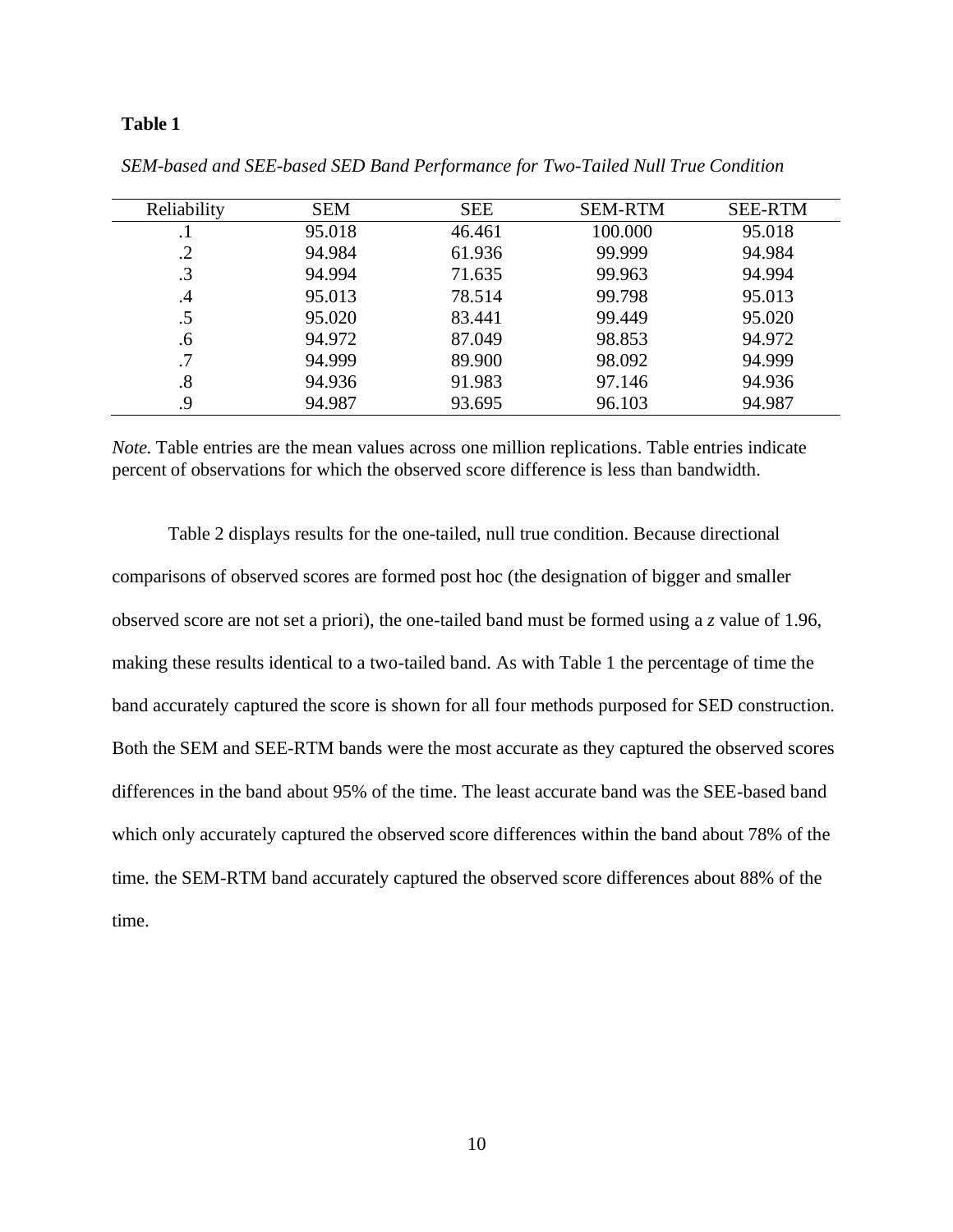| Reliability | <b>SEM</b> | <b>SEE</b> | <b>SEM-RTM</b> | <b>SEE-RTM</b> |
|-------------|------------|------------|----------------|----------------|
| . 1         | 94.996     | 46.523     | 100.000        | 94.996         |
| $\cdot$ .2  | 94.995     | 61.900     | 99.999         | 94.995         |
| $\cdot$ 3   | 94.991     | 71.669     | 99.965         | 94.991         |
| .4          | 94.990     | 78.440     | 99.808         | 94.990         |
| .5          | 95.017     | 83.437     | 99.448         | 95.018         |
| $.6\,$      | 95.029     | 87.073     | 98.872         | 95.029         |
| .7          | 94.980     | 89.883     | 98.085         | 94.980         |
| .8          | 94.991     | 92.030     | 97.154         | 94.991         |
| .9          | 94.998     | 93.703     | 96.123         | 94.998         |

*SEM-based and SEE-based SED Band Performance for One-Tailed Null True Condition*

*Note.* Table entries are the mean values one million replications. Table entries indicate percent of observations for which the observed score difference is less than bandwidth.

The results for the one-tailed, null false condition are shown in Table 3. Because the null is false (and these are continuous variables), the true scores are never equal. As a result, we would not expect the observed score difference to fall within the band 95% of the time. How often the observed score difference should exceed the bandwidth for a one-tailed test is unknown and is explored in this analysis. (Ideally, a two-tailed band should never contain the observed score difference when the null is false. Any instance in which the bandwidth is greater than the observed score difference is analogous to a Type II error.) Table 3 shows results of how often the difference of the observed scores is captured in the bands for the nine levels of reliability. On average, the SEM-based and SEE-RTM-based bandwidths had the highest percentage (78%) whereas the SEE-based bandwidth had the lowest rate. This rate in which the observed score difference exceeded the bandwidth varied by reliability for all four versions of the bandwidth equation; the bands contained fewer of the observed score differences as reliability increased.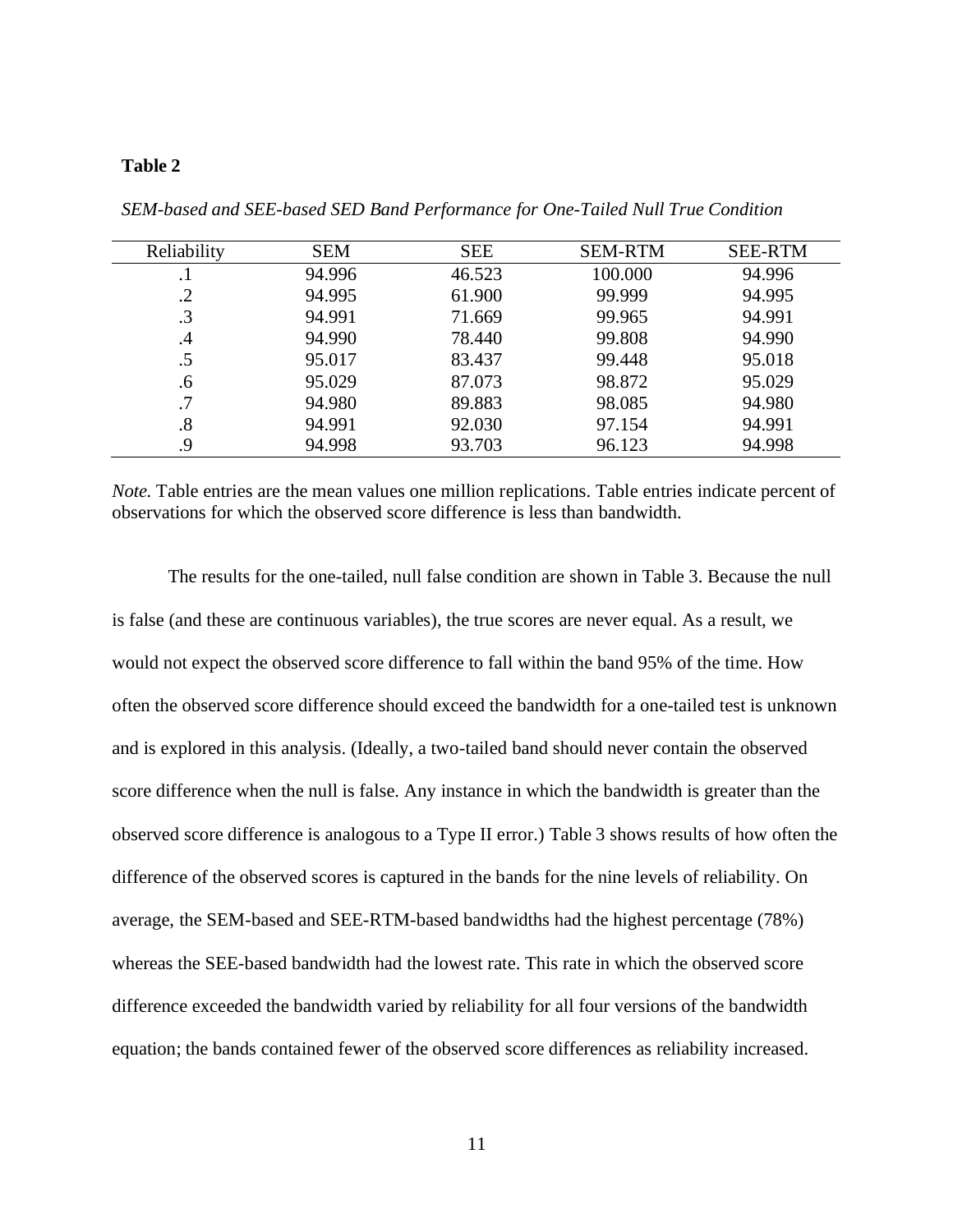| Reliability | <b>SEM</b> | <b>SEE</b> | <b>SEM-RTM</b> | <b>SEE-RTM</b> |
|-------------|------------|------------|----------------|----------------|
| $\cdot$     | 93.662     | 44.369     | 100.000        | 93.662         |
| $\cdot$ .2  | 92.041     | 56.687     | 99.992         | 92.041         |
| $\cdot$ 3   | 89.842     | 62.978     | 99.715         | 89.842         |
| $\cdot$     | 87.123     | 66.345     | 98.345         | 87.123         |
| .5          | 83.429     | 67.374     | 94.954         | 83.429         |
| .6          | 78.476     | 66.271     | 89.047         | 78.476         |
| .7          | 71.714     | 63.109     | 80.079         | 71.714         |
| .8          | 61.934     | 56.692     | 67.298         | 61.934         |
| 9.          | 46.484     | 44.381     | 48.659         | 46.484         |

*SEM-based and SEE-based SED Band Performance for One-Tailed Null False Condition*

*Note.* Table entries are the mean values across one million replications. Table entries indicate percent of observations for which the observed score difference is less than bandwidth.

Table 4 shows the results from an extended investigation of the one-tailed, null false condition. For this analysis, I examined only the cases in which the observed score difference exceeded the bandwidth, a result that leads to the conclusion that the person with the greater observed score also has the greater true score. For these cases, I computed the percent of observations where the true score was in fact greater (in other words, the band worked as it should). As Table 4 shows, the SEE-based and SEM-RTM-based bands were the most accurate at correctly identifying cases that were out of the bandwidth and the larger observed score with an accuracy of about 95% of the time. The least accurate band was the SEE-based band which had an accuracy of about 88%. Furthermore, as long as reliability was at least .5, then all four band equations rendered the correct conclusion that the bigger observed score had the bigger true score at least 90% of the time (95% for all but the CI see-based band). Also shown in Table 4 is the mean absolute true score differences in these conditions; differences were approximately one standard deviation.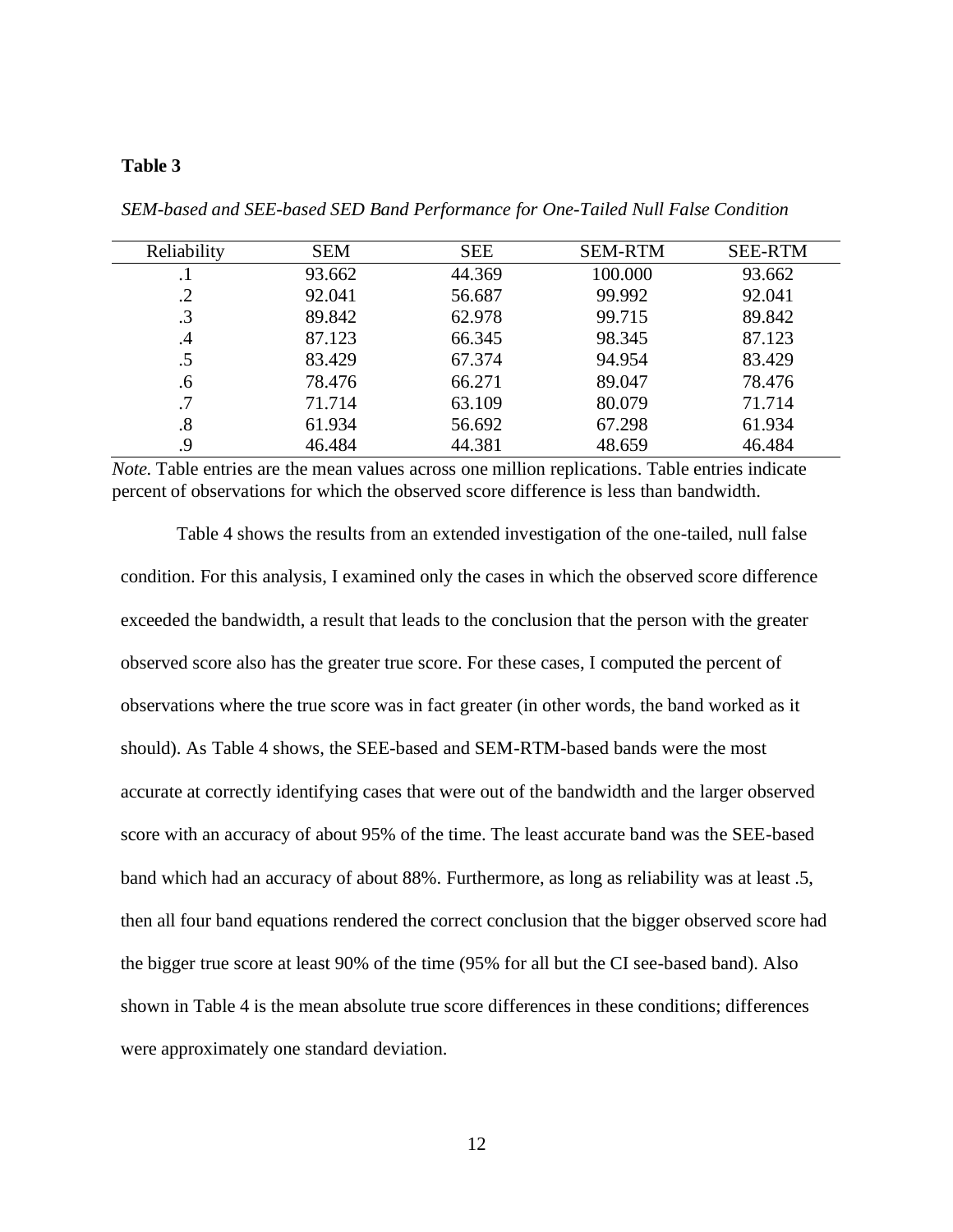| Reliability | $ True_1 -$       | <b>SEM</b> | <b>SEE</b> | <b>SEM-RTM</b> | <b>SEE-RTM</b> |
|-------------|-------------------|------------|------------|----------------|----------------|
|             | True <sub>2</sub> |            |            |                |                |
| $\cdot$     | 1.12916           | 77.22      | 65.49      | 60.35          | 77.22          |
| $\cdot$     | 1.1278162         | 85.63      | 74.37      | 100.00         | 85.63          |
| $\cdot$ 3   | 1.1303315         | 90.53      | 81.81      | 98.14          | 90.53          |
| .4          | 1.1281557         | 93.82      | 87.45      | 98.46          | 93.82          |
| $.5\,$      | 1.1277510         | 95.93      | 91.95      | 98.79          | 95.93          |
| .6          | 1.1278838         | 97.28      | 94.97      | 98.96          | 97.28          |
| .7          | 1.1278261         | 98.37      | 97.17      | 99.20          | 98.37          |
| .8          | 1.1286949         | 99.02      | 98.55      | 99.40          | 99.02          |
| 9.          | 1.1277339         | 99.53      | 99.42      | 99.64          | 99.53          |

*One-Tailed Null False Percent of Cases Out of Band Correctly Classified*

*Note.*  $|True_{1} - True_{2}|$  is the absolute value of the true score difference. Table entries are restricted to cases for which the observed score difference exceeded the bandwidth and indicate the percent of those cases where the greater observed score had the greater true score.

Table 5 shows the bandwidth for SEM-based and SEE-based SED bandwidths (95% confidence) at the nine levels of reliability. As the reliability increased, the size of the bandwidth decreased. In addition, at higher levels of reliability the magnitude of the difference between bandwidths also decreased (as is indicated by the equations for each). This table also shows the observed standard deviation of the scores captured for the SEM- and SEE-based data as well.

# **Table 5**

*Bandwidth*

| Reliability | Observed SD | <b>SEM</b> | <b>SEE</b> |
|-------------|-------------|------------|------------|
| . .         | 3.162       | 8.315      | 2.630      |
| .2          | 2.236       | 5.544      | 2.479      |
| $\cdot$ 3   | 1.826       | 4.234      | 2.319      |
| .4          | 1.581       | 3.395      | 2.147      |
| .5          | 1.414       | 2.772      | 1.960      |
| .6          | 1.291       | 2.263      | 1.753      |
| .7          | 1.195       | 1.815      | 1.518      |
| .8          | 1.118       | 1.386      | 1.240      |
| .9          | 1.054       | 0.924      | .877       |

*Note:* 95% Bandwidth (i.e.,  $z = 196$ ). True score standard deviation  $= 1.0$ ; observed score standard deviation varies as a function of reliability.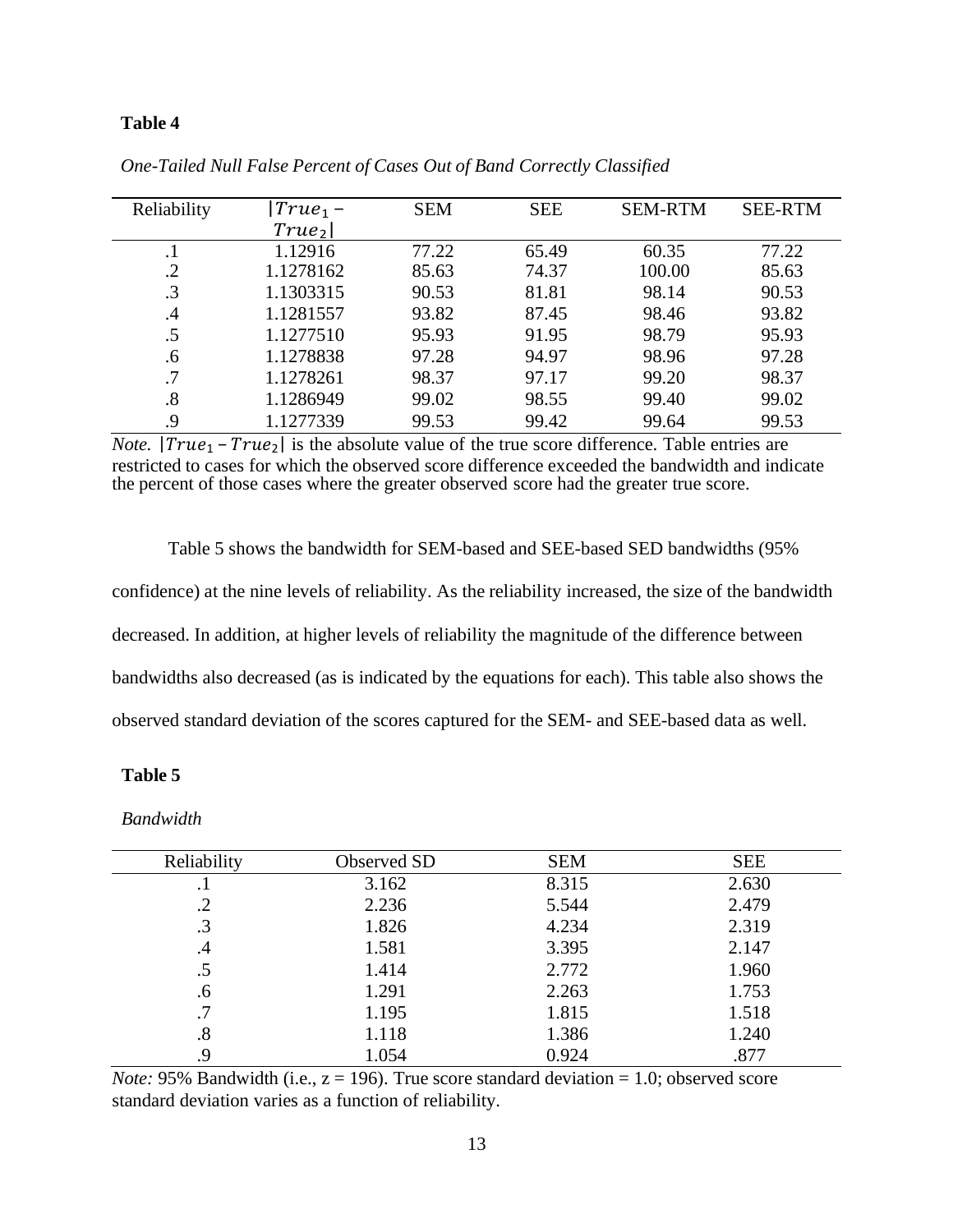#### **Discussion**

<span id="page-21-0"></span>The SED allows for the comparison of two scores to determine if two observed scores are "reliably different" (Cascio et al., 1991, p. 241). As stated by Dudek (1979), the standard error of estimate (SEE) allows for the creation of an index of error around an observed score, giving the likely location of the true score (instead of an observed score around a true score as per the SEM). The purpose of this study was to determine if an SEE-based SED bandwidth would be more effective than the traditional SEM-based SED bandwidth. In addition, I also explored the role of the regression to the mean adjustment in the efficacy of various SED bandwidths.

The results that have been produced in this Monte Carlo study show that the SEM-based and SEE-RTM based bandwidths were effective at capturing differences between scores when true scores were not different approximately 95% of the time whereas the SEE-based bandwidth was only able to accurately capture scores about 88% of the time. However, when examining the bandwidths (Table 5), it is clear to see that the bandwidth is larger for the SEM-based bandwidth then it is for the SEE-based bandwidth. The goal of the bandwidth should be accuracy as well as having the narrowest bandwidth as possible and the SEE provides that.

It is important to note that the SEM and SEE-RTM bands produced identical scores in each condition (e.g., null true, null false, one-tailed, two-tailed) at every level of reliability. Upon examination, it was discovered that a specific characteristic (observed score means were set to zero) of the study rendered algebraically equivalent equations for SEM-based and SEE-RTMbased bands (the extra reliability in the SEE-based SED was offset by the extra reliability in the regression to the mean adjustment). These functionally equivalent equations led to identical performance for the two banding methods. To further explore this issue, a follow-up analysis was conducted in which the observed score means were allowed to be non-zero values; bandwidth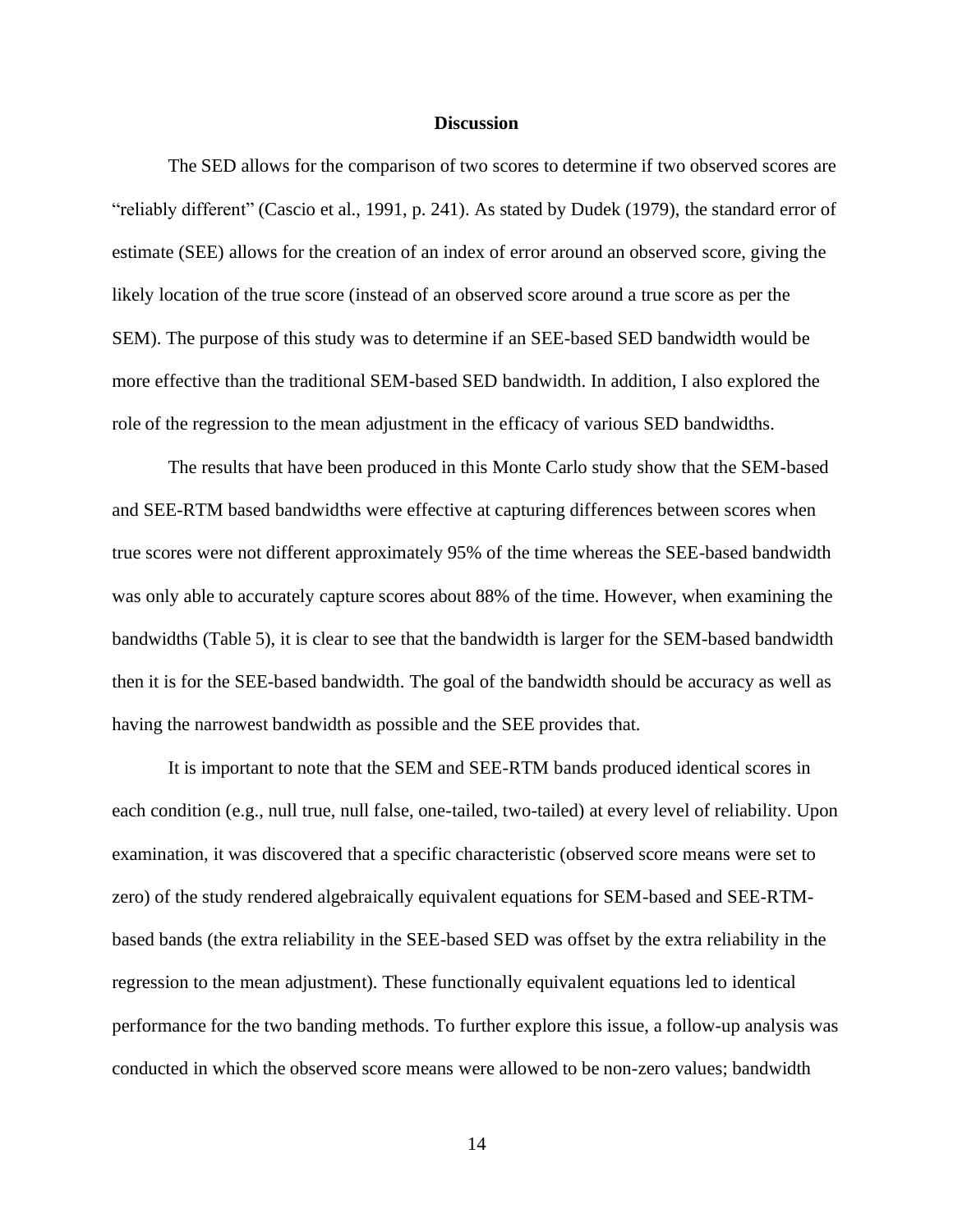performance for the SEM-based and SEE-RTM-based bands was comparable (approximately 95%) but not identical.

Another finding from the study was that even when a researcher is thinking of band comparisons in a directional (i.e., one-tailed) sense, there is not a true one-tailed test. Because the choice of observed scores is not made a priori, any comparison of the bigger observed score to the smaller observed score is effectively a two-tailed comparison and requires a z value of 1.96 for the 95% SED bandwidth to correctly classify matters (null true) 95% of the time. This is not to say that there isn't value to directional thinking (e.g., Does the person with the greater observed score actually have the greater true score?). It merely calls for an adjustment to the banding equation.

# **Similarities in the SEE-RTM and SEM Monte Carlo Equation**

Upon inspection of the results, I discovered that the percentages listed in Tables 1-4 were identical for the SEM bandwidths and SEE-RTM bandwidths. Upon further analysis, I discovered that a characteristic of the Monte Carlo analysis rendered the equations algebraically identical.

In short, true and observed scores were generated to have a mean of zero. This mean of zero allowed a reliability to be factored out of the RTM equation, which then cancelled out a reliability in the SEE equation, rendering it identical to the SEM equation without a RTM adjustment, which rendered the results identical. This process is described below.

To begin, the SEE equation is compared to the RTM adjusted difference between the observed scores.

 $z \times S_X \sqrt{r_{XX}(1 - r_{XX})} > k + \sqrt{r_{XX}(\sqrt{X_1} - X_2)} - k$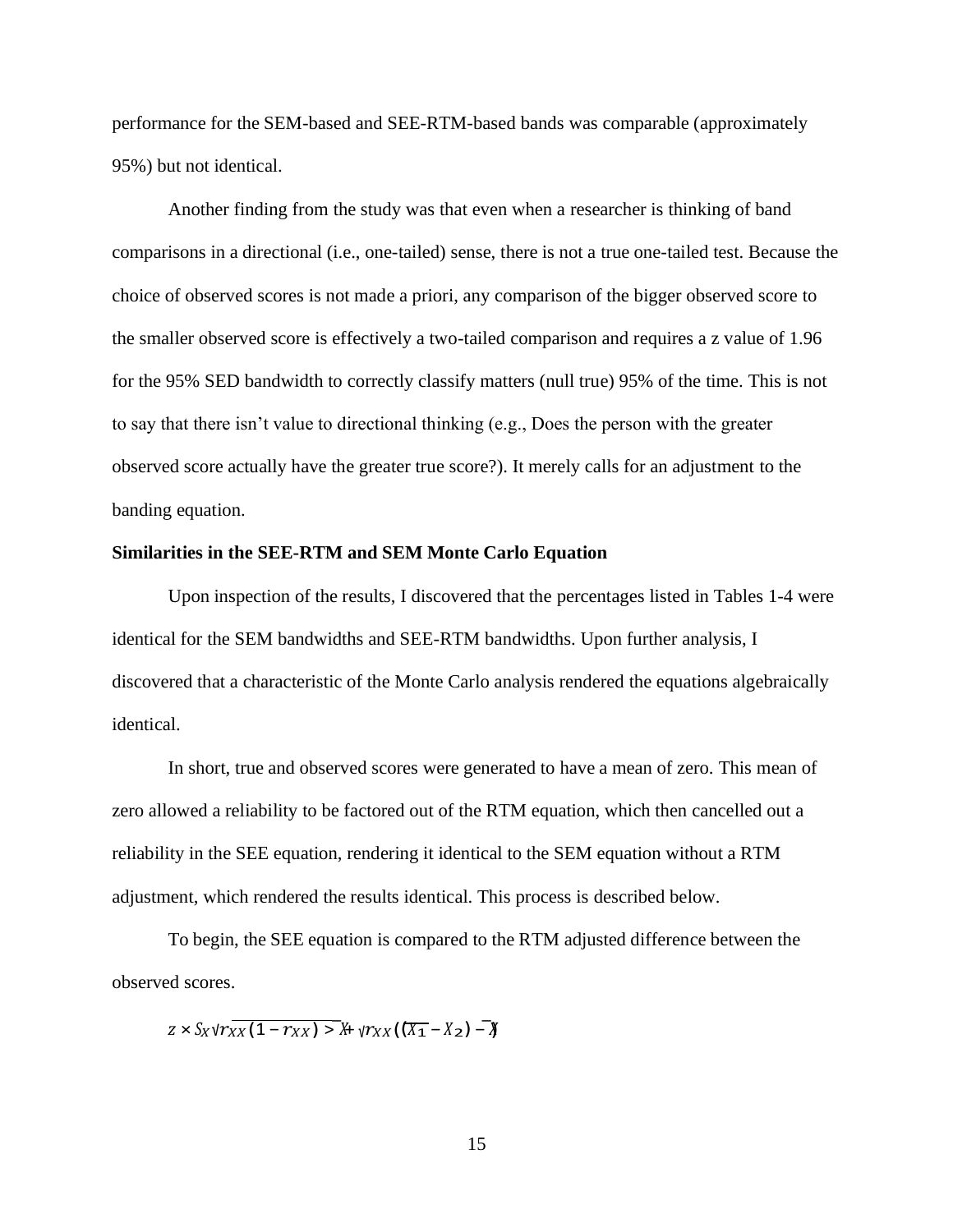Upon factoring out the reliability from the SEE equation and substituting zero for the observed score mean in the RTM adjustment (and simplifying), we have the following.

$$
z \times S_X \vee (1 - r_{XX}) \geq ((X_1 - X_2))
$$

This equation equals the comparison with the SEM-no RTM and is the reason the results that were produces were identical for the SEM and SEE-RTM bandwidth.

Once the cause of this problem was identified, I executed some analyses where the mean observed score was allowed to be non-zero values, and the results for the SEM and SEE-RTM bandwidths were no longer identical. They did produce similar results centering on approximately 95% correct classifications.

#### **Practical Implications**

Personnel selection is not only important for organizations but is also an essential function in the everyday role of I-O Psychologists so it is crucial that the selection procedure is undertaken in the most effective way possible. Diversity and inclusion has become a major emphasis for organizations. The benefits of diversity and inclusion far exceed mere public relations; it allows organizations to bring in different perspectives which in turn allow for the development of results for a variety of perspectives. The use of banding procedures allows for hiring managers to determine which individuals have abilities that are very similar. This determination then allows organizations to look at other factors such as age, gender, and race as selection criteria which will help with diversity and inclusion initiatives. It will also allow the avoidance of adverse impact charges which can have major legal implications for organizations.

#### **Conclusions**

<span id="page-23-0"></span>As indicated by the results, it is important to have a bandwidth that accurately identifies when differences between scores are within a range expected given the reliability of the test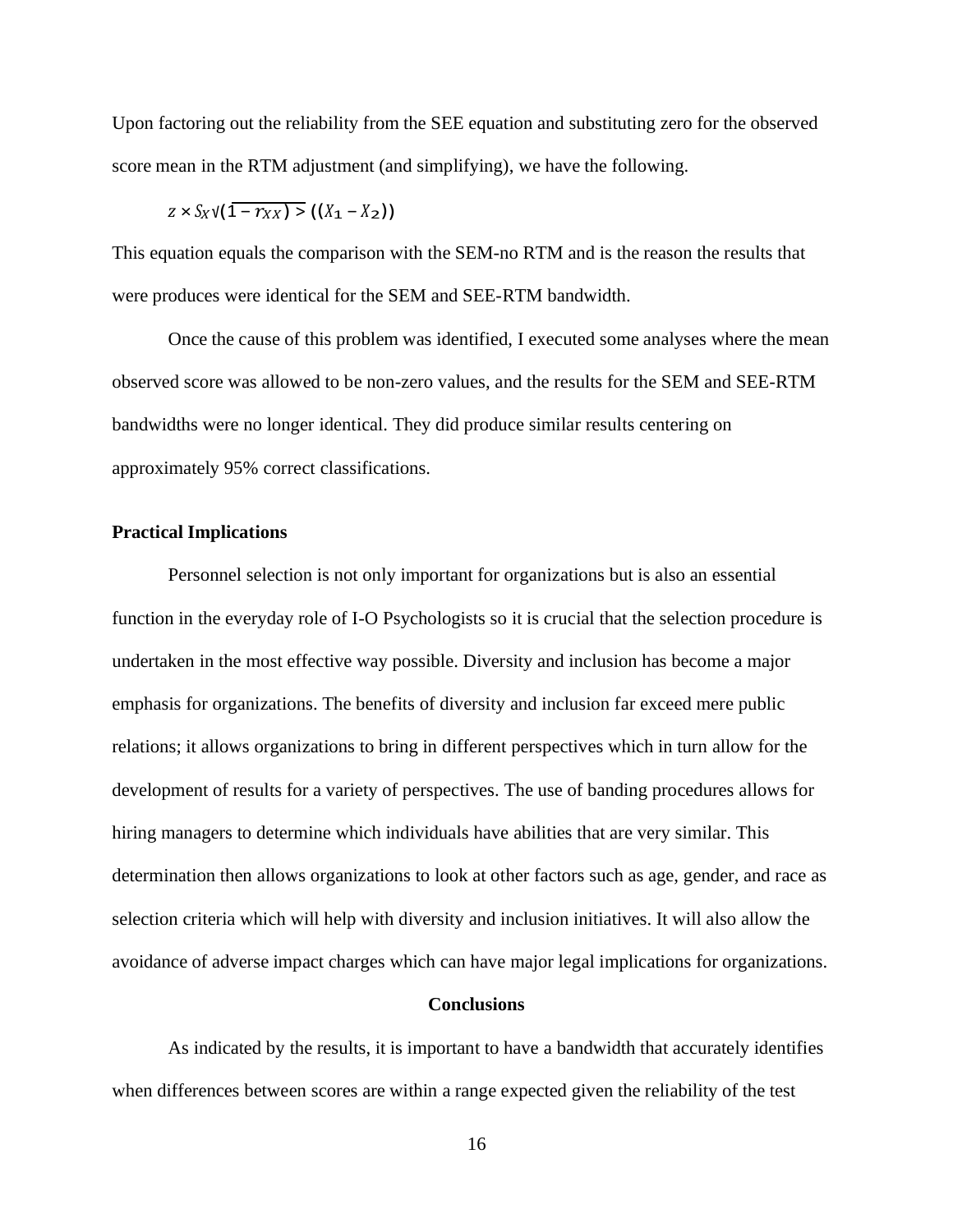while being narrow enough to not classify truly different scores as similar; the SEE-based bandwidth provides that. The benefits go beyond surface level implications and has the potential to positively impact many lives in organizations across the world.